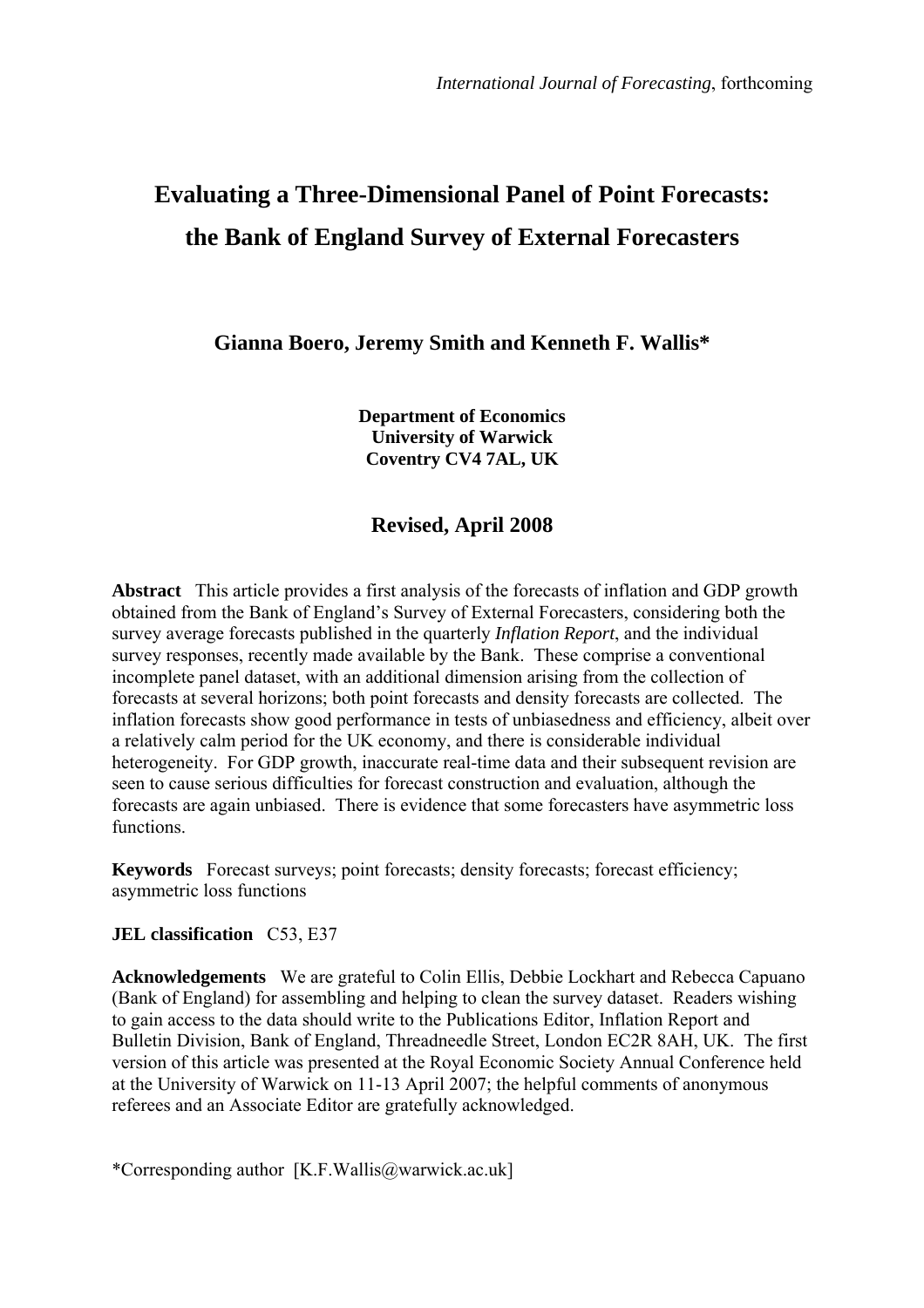### **1. Introduction**

Every quarter since 1996, the Bank of England has asked a group of external forecasters for their views on some key macroeconomic indicators. Initially only forecasts of the official targeted measure of inflation were requested; subsequently questions about GDP growth, the Bank's official interest rate, and the sterling effective exchange rate index were added. In general there are three questions about each variable, relating to three different forecast horizons. Of particular interest is the collection of expectations of future inflation and GDP growth not only as point forecasts but also in the form of subjective probability distributions – so-called density forecasts. The Survey of External Forecasters (henceforth SEF) provides useful information on expectations outside the Bank about future economic developments and the likely achievement of the Bank's inflation target, which is supplied to the Bank's Monetary Policy Committee at its quarterly forecast meetings. The Committee meets monthly, and every three months prepares a forecast and the accompanying *Inflation Report*. The quarterly *Inflation Report* also presents aggregate results from the current SEF.

The Bank of England has recently made available the individual SEF responses, suitably anonymised, for research purposes. This new source of survey data is comparable to the well known US Survey of Professional Forecasters, hitherto the only available source of time series of density forecasts in macroeconomics. The context is slightly different, since in the UK case the survey proprietor is itself a producer of published forecasts, to which its survey makes a useful input, as described below. Nevertheless the new data offer opportunities to replicate and extend some of the studies undertaken on the US data. Our previous articles derive measures of uncertainty and disagreement from the SEF data (Boero, Smith and Wallis, 2008a), and analyse the revision process in repeated "fixed-event" forecasts of the same outcome (2008b). The present article provides a first analysis of the quality of the individual and aggregate point forecasts of inflation and GDP growth.

The data are described as a three-dimensional panel, following Davies and Lahiri (1995), because in addition to the usual two dimensions of a panel data set – individuals and time periods – we have multiple forecasts, reported in successive quarterly surveys, of particular inflation and GDP growth outcomes. A further dimension arises from the implicit availability of two point forecasts, one the reported point forecast, the other implicit in a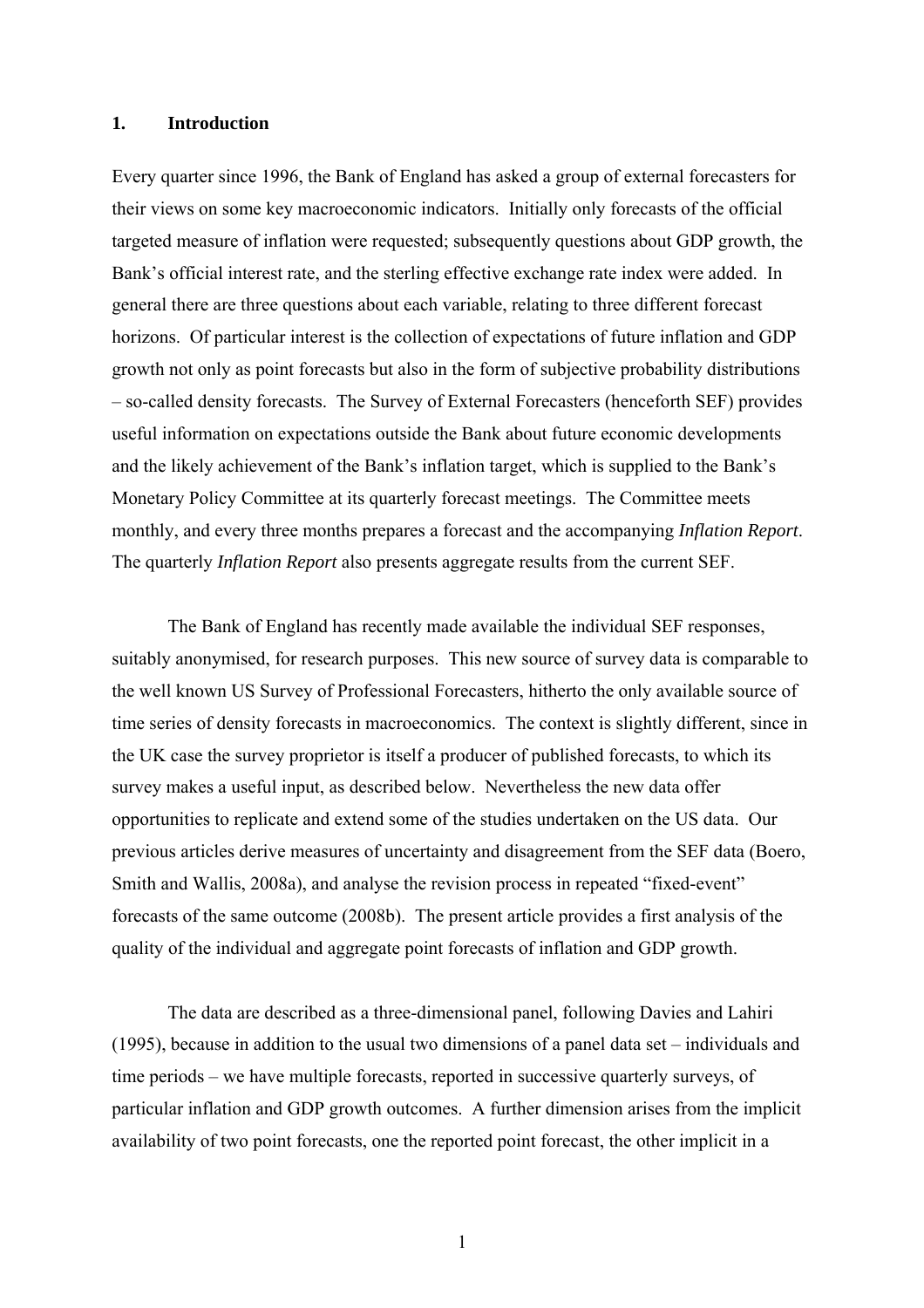measure of location of the reported density forecast. We consider possible sources of differences between these two forecasts, and analyse the performance of both forecasts.

 The remainder of this article is organised as follows. The structure of the survey and its use by the Monetary Policy Committee, together with the properties of the dataset and its dual point forecasts, are described in Section 2. The econometric framework used for forecast evaluation is presented in Section 3, and the empirical results follow in the next four sections. Section 4 deals with tests of unbiasedness and summary measures of forecast performance, Section 5 explores the possibility of asymmetry in the forecasters' loss functions, Section 6 presents evidence of individual heterogeneity, and Section 7 considers tests of forecast efficiency. Section 8 concludes.

### **2. The structure and use of the Survey of External Forecasters**

### *2.1. Survey design*

The institutions covered in the survey include City firms, academic institutions and private consultancies, and are predominantly based in London. The sample changes from time to time as old respondents leave or new survey members are included, and not every institution provides a forecast to the Bank every quarter, so the panel is incomplete. Although the survey members are individually anonymous, it is reasonable to assume that, collectively, there is considerable overlap with the professional forecasters regularly covered by services such as *Consensus Economics* and HM Treasury's monthly compilation, *Forecasts for the UK Economy.*

 For the first two years the survey questions related only to inflation, defined with respect to the Retail Prices Index excluding mortgage interest payments (RPIX), in terms of which the official inflation target was defined; the survey definition switched to the Consumer Prices Index (CPI) from the February 2004 survey, following the change in the Bank's official targeted measure in December 2003. We date the surveys according to the date of the *Inflation Report* in which the aggregate results were published – February, May, August, November – although the surveys were completed towards the end of the preceding month. Questions about point and density forecasts of GDP growth have appeared since February 1998, and about point forecasts of the official interest rate and the sterling exchange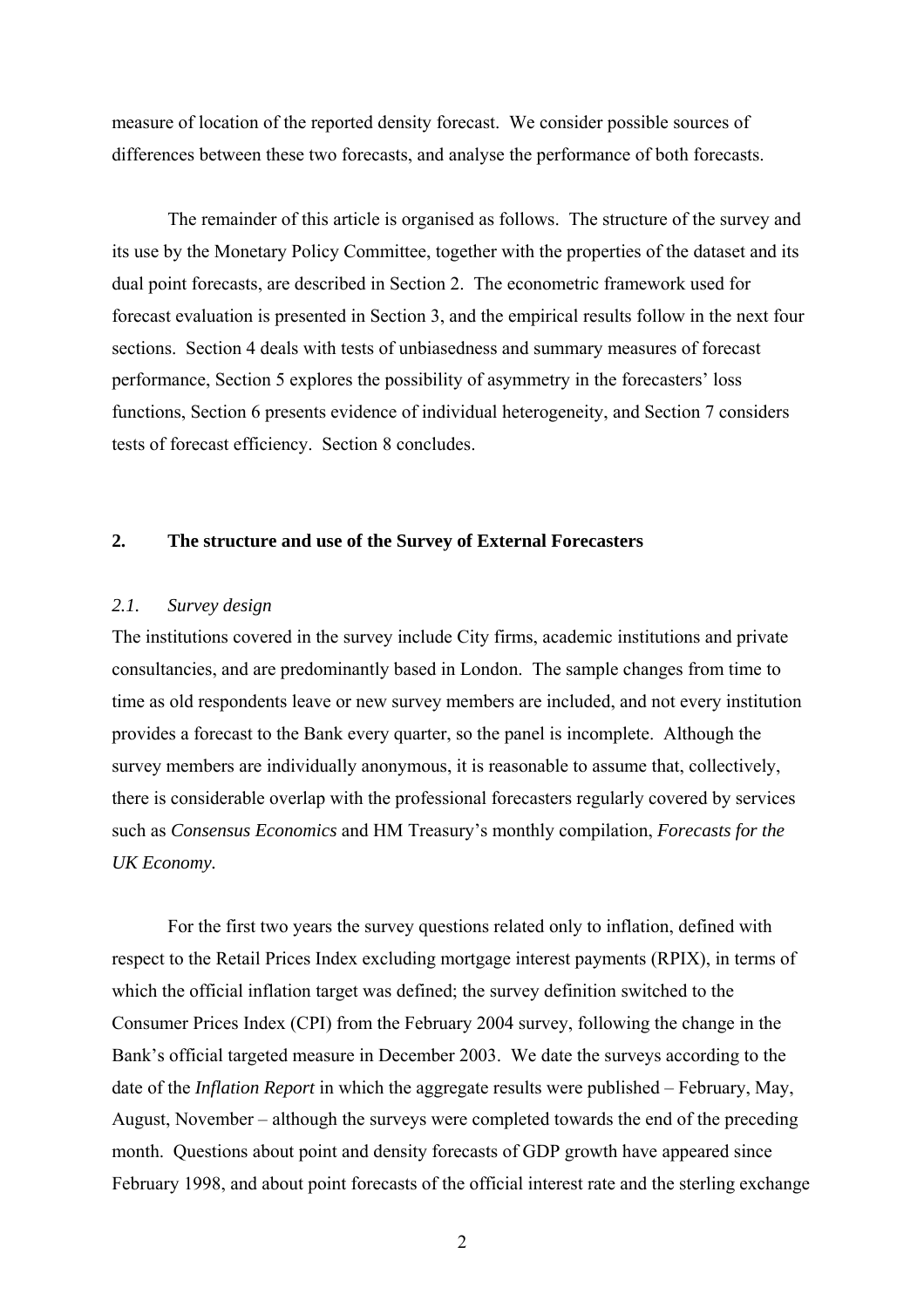rate index since November 1999: these last two variables are not included in the present study, in the absence of density forecasts. The inflation section of a recent questionnaire is shown in Fig. 1; the GDP growth questions have the same format. Whereas the US Survey of Professional Forecasters offers respondents a choice of level or growth rates in reporting their point forecasts, which hinders joint interpretation of point and density forecasts, here there is no ambiguity. Also the point forecast question is immediately adjacent to the density forecasts, unlike the US survey, and the use of the neutral "central projection" term makes no attempt to specify which particular measure of central tendency of the density forecast might be related to the respondent's point forecast.

 Each quarterly survey since February 1998 asks for forecasts at three future points in time, as in the example in Fig. 1: the fourth quarter (Q4) of the current year; the fourth quarter of the following year; and the corresponding quarter two years ahead. (In the early "inflation-only" surveys, only the first two questions appeared.) This structure eventually delivers nine successive forecasts of a given Q4 outcome, which form a sequence of "fixedevent" forecasts, with the date of the forecast preceding the date of the outcome by 8, 7,…, 1, 0 quarters. Given that the survey goes out early in the quarter, when no data on currentquarter inflation and GDP growth are available, we treat these as *h-*step-ahead forecasts with horizon *h* equal to 9, 8,…, 2, 1 quarters successively. In the more conventional time-series framework of constant-horizon forecasts, the third question delivers a quarterly series of nine-quarter-ahead forecasts, but the first two questions give only one observation per year at intermediate horizons,  $h = 4$  and 8 in February,  $h = 3$  and 7 in May, and so on. This focus on end-year targets is clearly more familiar to forecasters, since there are usually a few respondents who answer the first two questions but not the third question. Despite this, in May 2006 all three questions were switched to a constant-horizon format, focusing on the corresponding quarter one, two and three years ahead.

#### *2.2. The Monetary Policy Committee's inflation forecasts*

In an inflation targeting central bank, inflation forecasts are central to the conduct of policy, because it takes time for interest rate changes to affect inflation. "Inflation targeting implies inflation *forecast* targeting" (Svensson, 1997, p.1113; emphasis in original). In the United Kingdom in May 1997, the newly elected Labour Government granted operational independence to the Bank of England, through the newly created Monetary Policy Committee (MPC), to set interest rates in pursuit of an inflation target set by the Government. The MPC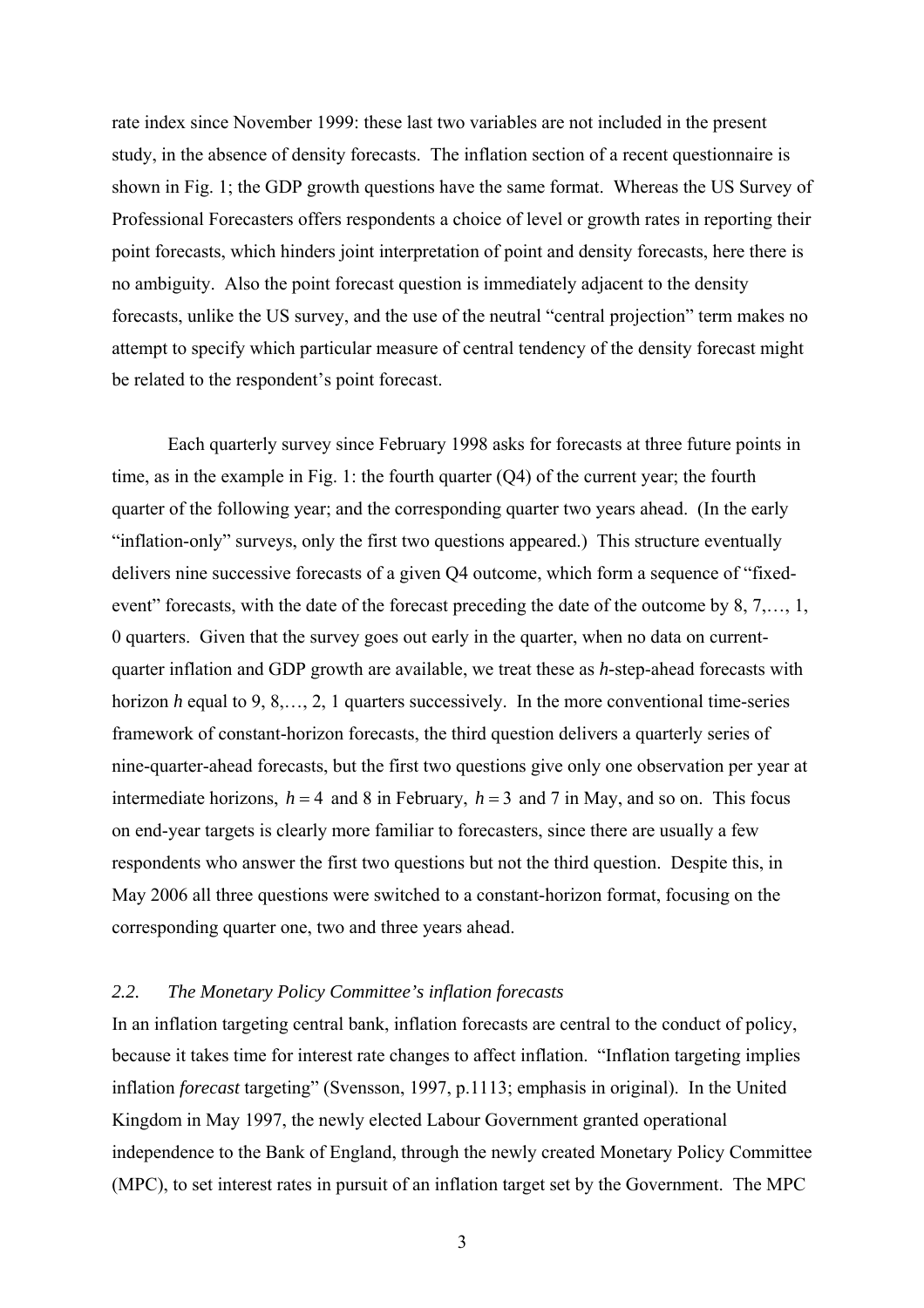also assumed responsibility for the inflation forecasts previously produced by the Bank. Bean and Jenkinson (2001) describe the internal processes adopted by the MPC, covering the monthly policy round, the quarterly forecast round, and the preparation of the accompanying *Inflation Report.* In particular, at quarterly "draft forecast" meetings a few days before the associated MPC policy meeting, to help the MPC's overall assessment of its own forecast, a draft forecast is compared with external forecasts (2001, pp.439-440). These include the SEF, completed a few days earlier. Summary information from the survey, comprising average point forecasts and density forecasts, and the distribution of individual point forecasts, is then published in the *Inflation Report*, which features the MPC's density forecasts of inflation and GDP growth in the form of the famous fan charts.

 An annual examination of the MPC's forecasting record has appeared in a box in the *Inflation Report* each August since 1999. For the point forecasts of inflation (density forecast means) these give an overall impression of performance that is regarded as satisfactory, with forecast errors averaging close to zero and a mean absolute error in one-year-ahead forecasts of 0.3 percentage points. No comparative evaluation has been reported to date, although such a study has recently been undertaken by Groen, Kapetanios and Price (2007), who compare the MPC's forecasts to a variety of inflation forecasting models, including linear and nonlinear univariate models, and three- and five-variable VARs. This is described as a "real time" evaluation, because the estimated forecasting models are conditioned on the dataset that was available at the time the MPC's forecasts were prepared. The results, for horizons  $h = 1$ , 4 and 8, are striking: in no case does a model outperform the MPC forecasts, in terms of out-of-sample forecast RMSE. Groen *et al.* attribute the relatively poor performance of the statistical inflation forecasts to the importance of the judgment exercised by the MPC. In the present context this includes judgment of the weight to be given to external forecasts, and we note the result in Section 4.4 below that the SEF average point forecast of inflation in turn outperforms the MPC's forecast, so perhaps judgment could have been further improved. Casillas-Olvera and Bessler (2006) compare the published SEF average density forecasts two years ahead with those of the MPC, and find that the SEF does a better job than the MPC in terms of the Brier score for the inflation forecasts.

### *2.3. The dataset of individual SEF responses*

The dataset of individual SEF responses made available by the Bank covers 39 surveys, beginning with the May 1996 survey and continuing to November 2005. Each respondent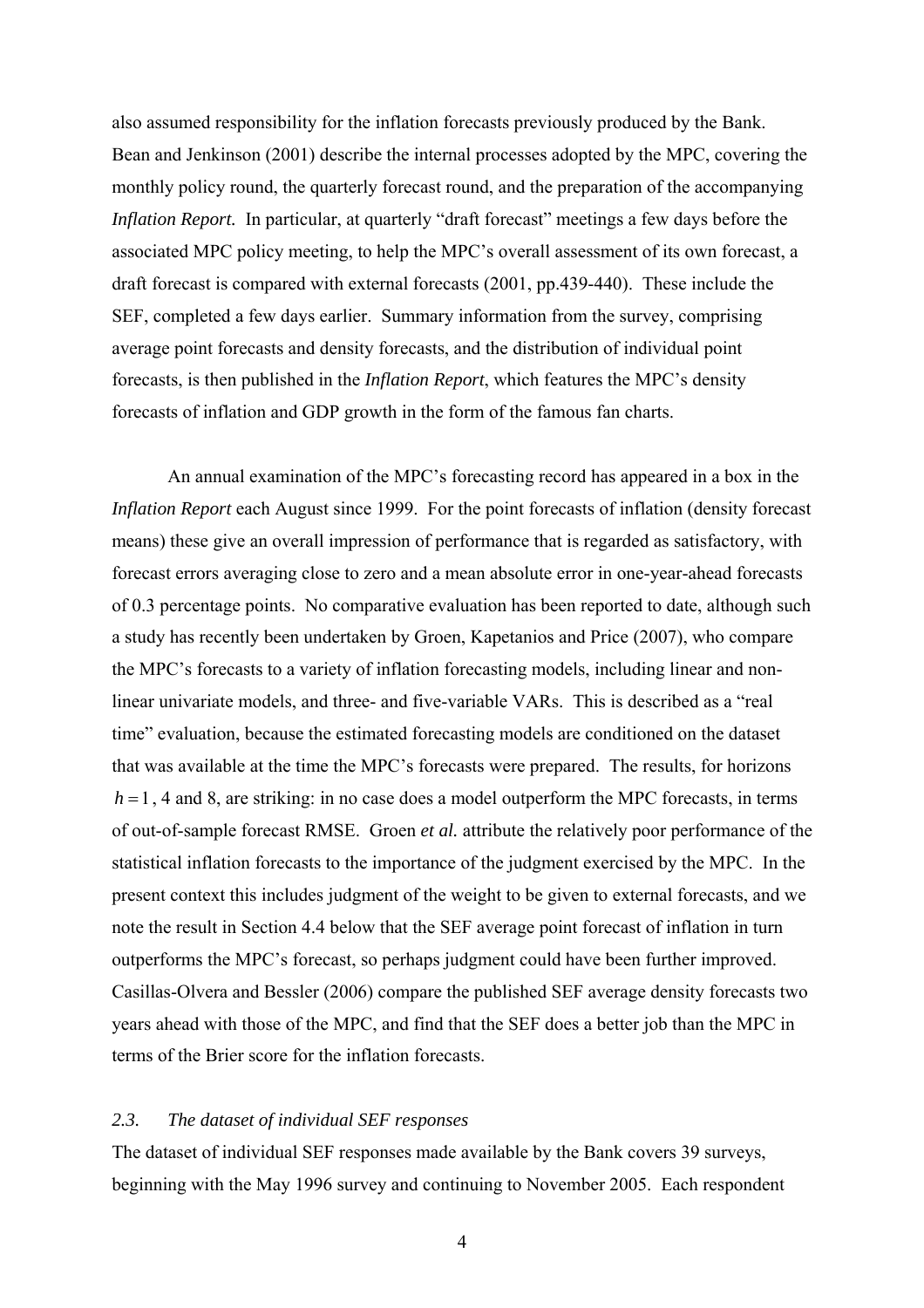has an identification number, so that their individual responses can be tracked over time and their point and density forecasts can be matched. The total number of respondents appearing in the dataset is 48, one of whom stayed for only two years, while only one is ever-present in all 39 surveys. To avoid complications caused by long gaps in the data, and to maintain degrees of freedom at a reasonable level, most of our analyses that refer to individual forecasters are conducted on a subsample of 19 "regular respondents". These are respondents who each provided more than 70% of the total possible responses to the inflation and GDP growth questions over the available surveys, which number 39 for inflation and 32 for GDP growth.

#### *2.4. Comparing point forecasts and density forecast means*

The SEF density forecasts are reported as histograms, with respondents supplying their probabilities that future inflation or GDP growth will fall in each of a number of pre-assigned intervals, or bins. The histograms in the SEF data have rather few bins, between four and six, with the first and last being open-ended. A given density forecast implies a point forecast, as a measure of location of the distribution, and we consider the mean, estimated by applying the standard formula, assuming that the reported probabilities are concentrated at the midpoints of the respective intervals, and that the open-ended intervals have an assumed finite width, equal to twice the width of the interior intervals. We first describe the nature of the differences between the reported point forecasts and the density forecast means, and then discuss its implications for the subsequent forecast evaluation exercises.

 Summary evidence is presented in Tables 1 and 2, which report the percentage of cases in which the point forecast deviates from the density forecast mean by more than 0.2 percentage points, first for each regular respondent, then aggregated over this subsample, and finally for the full SEF sample. The two tables deal respectively with the inflation and GDP growth forecasts. The full-sample information is also given by Boero *et al*. (2008a, Table 1), who compare the results to those of Engelberg, Manski and Williams (2008). These authors document the extent to which reported point forecasts in the US Survey of Professional Forecasters deviate from calculated measures of location of the reported density forecasts, and observe that in such cases, forecasters are inclined to present "favourable" scenarios, in the sense that, more often than not, their point forecasts anticipate lower inflation and higher output growth than indicated by the measures of location of their density forecasts. For the GDP growth forecasts, this tendency increases as the forecast horizon increases, which is in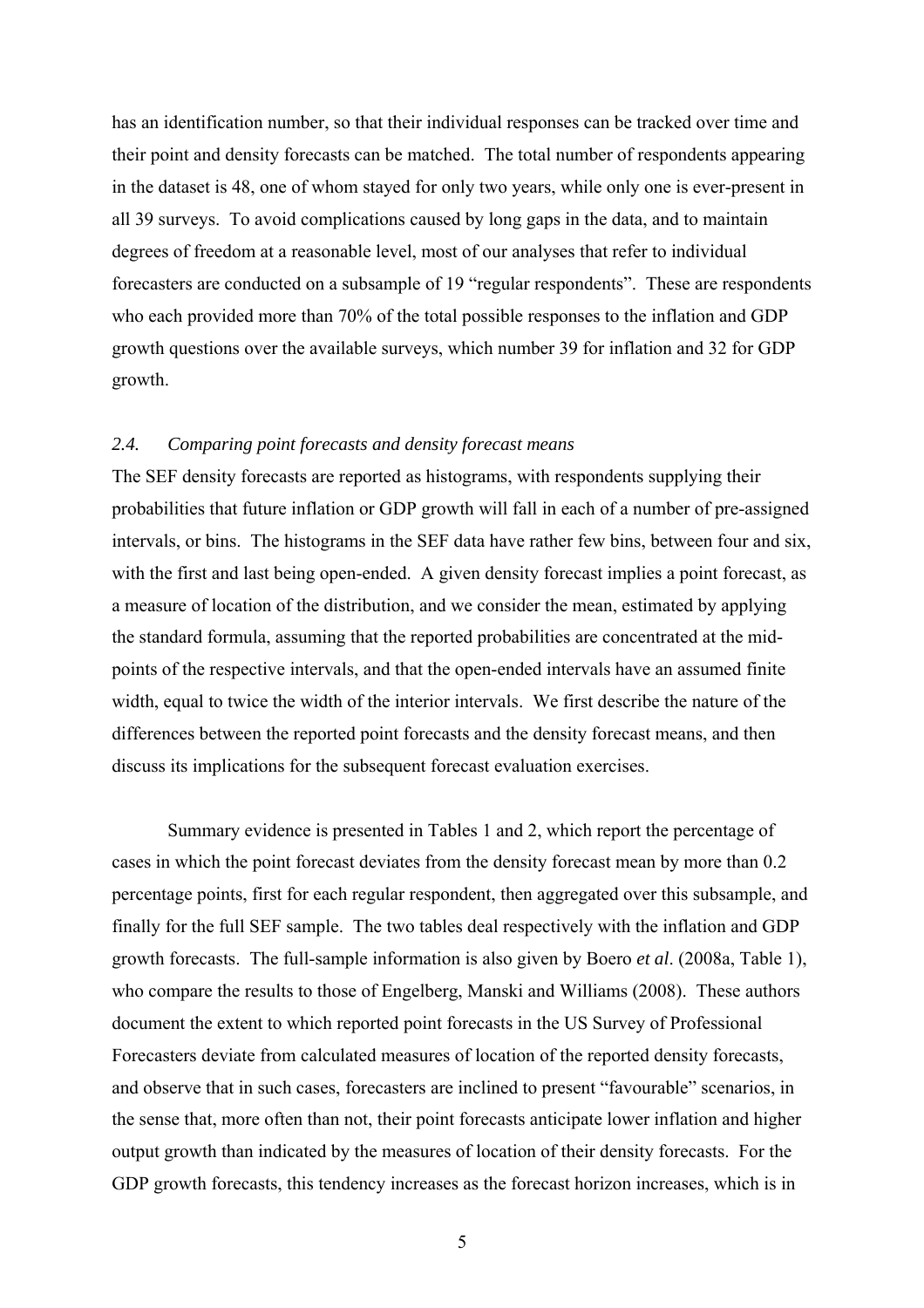accordance with the finding in the literature on subjective probability judgments that optimism increases with forecast horizon (see Milburn, 1978, for an early discussion and experimental evidence).

The full-sample SEF data in Tables 1 and 2 show a greater tendency towards similarly "favourable" scenarios in respect of GDP growth than inflation, with this again increasing as the forecast horizon (or question number) increases. However in the two-year-ahead inflation forecasts the deviations are more evenly balanced, suggesting that, in an inflation targeting regime, a favourable scenario is one in which the official target is achieved in the medium term, and this may lead to a positive or negative adjustment to an initial forecast. The aggregate data for the regular respondent subsample show the same patterns, although these data mask considerable variation across the 19 individual rows of each table. We note that the interpretation of Engelberg *et al*. (2008) that "forecasters who skew their point predictions tend to present rosy scenarios" implicitly uses the density forecast as the base for the comparison, whereas the SPF questionnaire first asks for point forecasts of several variables and then, on a separate page, for density forecasts of inflation and GDP growth. The SEF question shown in Fig. 1 gives less priority to one forecast or the other, and differences in forecasters' loss functions provide an alternative interpretation of the individual divergences summarised in Tables 1 and 2.

 The optimal point forecast under the conventional quadratic loss function is the mean of the density forecast, but is different from the mean under other symmetric loss functions if the density is asymmetric. For a symmetric linear loss function the optimal point forecast is the median, and for a bounded "all or nothing" loss function the optimal point forecast is the mode of the density forecast. And if the loss function is asymmetric, again the optimal point forecast differs from the density forecast mean.

Regression tests of the divergences between the reported point forecast and the density forecast mean find a highly significant negative coefficient on the skewness of the forecast density in the pooled subsample and in many individual cases, for both inflation and GDP growth. This holds in regressions with the point forecast as dependent variable, including the density forecast mean as a regressor, or with the divergence between them as dependent variable, or in an ordered probit regression based on the classification of the divergence used in Tables 1 and 2. Recalling that positive skewness implies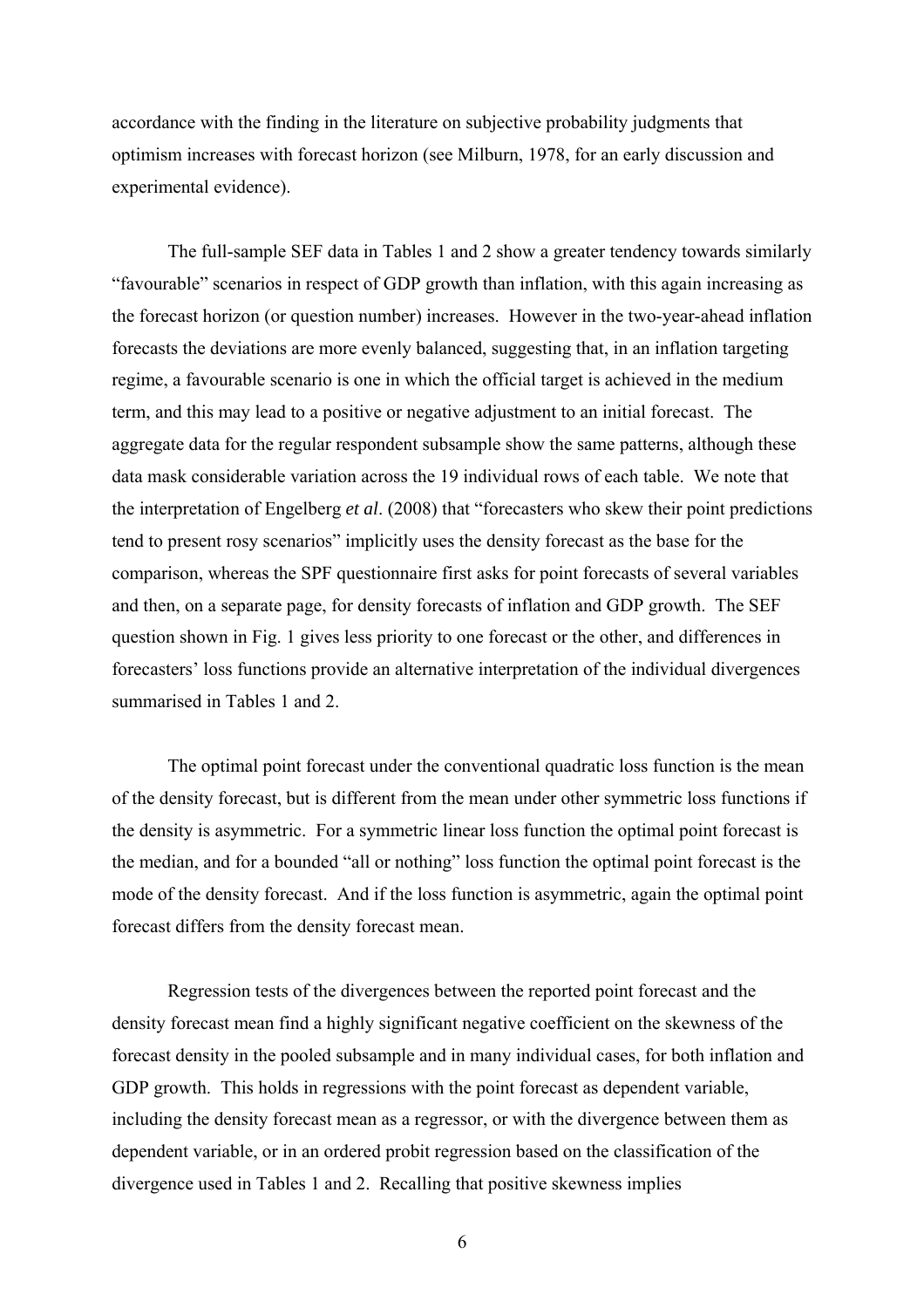mean>median>mode, this result is consistent with forecasters reporting a point forecast closer to one that is optimal under some other loss function than the standard quadratic loss function, such as the two examples given above. The individual cases in which a significant negative skewness coefficient does not appear are those in which relatively few divergences greater than ±0.2 are observed, including individuals with several zero entries in Tables 1 and 2. These differences across individuals are suggestive of differences in their loss functions. This heterogeneity merits further investigation in its own right, and also suggests that forecast evaluation should be conducted not only in the standard framework, which is founded on squared error loss, but also in the framework proposed by Elliott, Komunjer and Timmermann (2005), which allows more general loss functions. They find that allowing for asymmetric loss can significantly change the outcome of empirical tests of forecast rationality, and some of their procedures are included below.

### **3. The econometric framework**

We adopt the notational convention of the three-dimensional panel introduced by Davies and Lahiri (1995), and denote as  $F_{ith}$  the *h*-step-ahead forecast of the outcome at time *t* made by individual *i*. Thus the data are sorted first by individual,  $i = 1,..., N$ , with  $N = 19$  in our regular respondents subsample, then by target period  $t = 1, \ldots, T$ , and finally by horizon, with the earliest, longest-horizon forecast listed first. If *t* refers to the first, second or third quarter of a year then there is only one forecast, with horizon  $h = H = 9$ , whereas if *t* refers to a fourth quarter then we have nine forecasts, with  $h = H, H - 1, \dots, 1$  (except in the initial years). With these definitions and the time series structure described in Section 2.1, the forecast  $F_{ith}$ is based on an information set dated  $t - h$ , denoted  $I_{t-h}$ , and the forecast is elicited by the survey carried out in quarter  $t - h + 1$ .

With the actual outcome for the variable of interest denoted  $A_t$ , Davies and Lahiri (1995) decompose the forecast error  $A-F$  as

$$
A_t - F_{ith} = \phi_i + \lambda_{th} + \varepsilon_{ith} \,. \tag{1}
$$

The second component  $\lambda_{th}$  is common to all individual forecast errors – it has no *i* subscript  $-$  and it represents the cumulative effect on  $A_t$  of uncorrelated period-by-period aggregate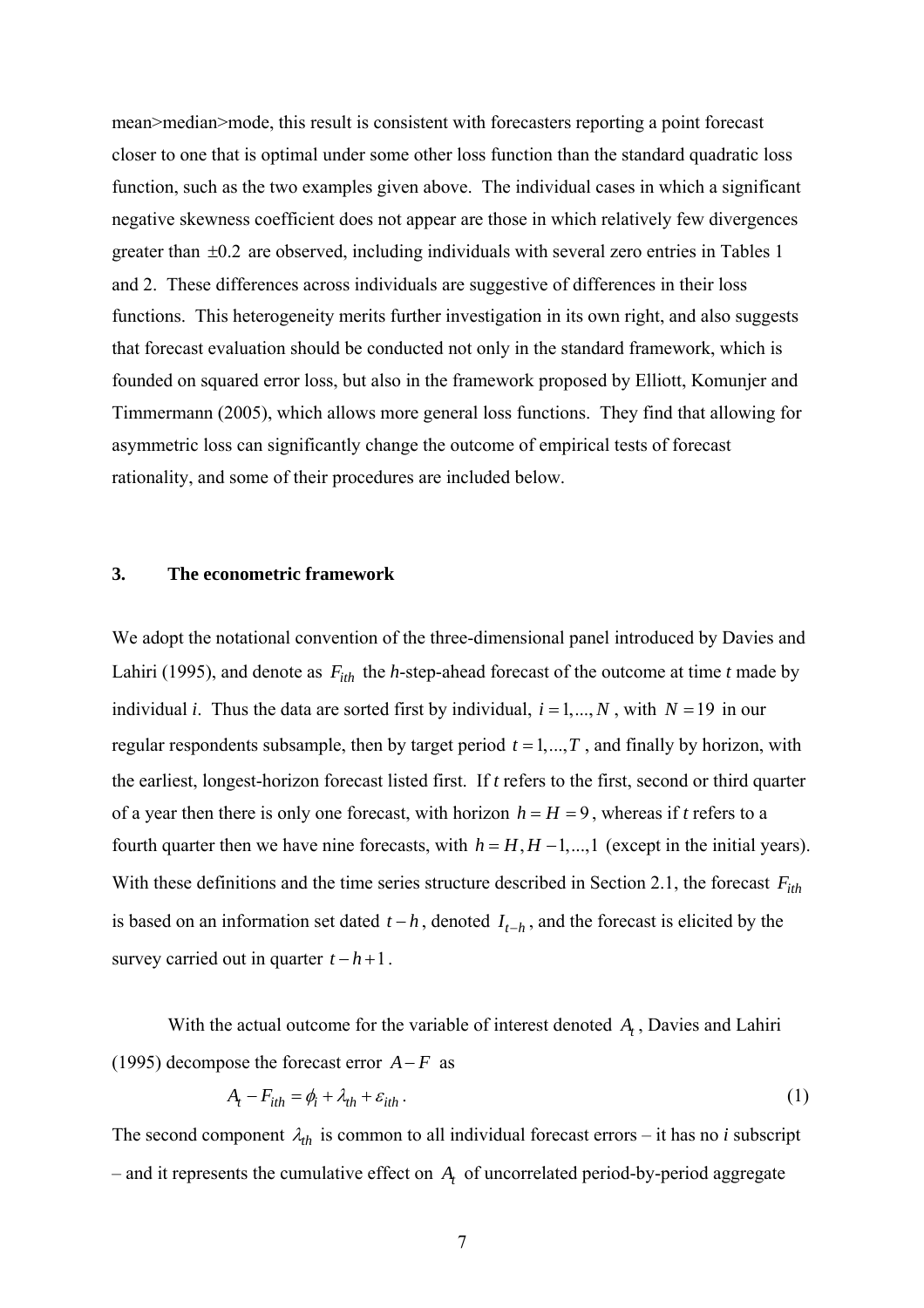shocks since the forecast was made. The first and third components of the forecast error are specific to individual forecasters, separating a possible systematic effect or individual bias φ*<sup>i</sup>* from an idiosyncratic non-autocorrelated error,  $\varepsilon_{ith}$ , which might reflect individual sentiment or "animal spirits", and mishandling of or inadequacies in the initial information set. The extension by Davies (2006) relaxes the assumption that the individual forecaster's bias φ*i* is independent of the forecast horizon *h*, so the decomposition becomes

$$
A_t - F_{ith} = \phi_{ih} + \lambda_{th} + \varepsilon_{ith} \,. \tag{2}
$$

General expressions for estimates of the forecast error components in equation (1) are

$$
\hat{\phi}_i = \frac{1}{TH} \sum_{t=1}^{T} \sum_{h=1}^{H} \left( A_t - F_{ith} \right),\tag{3}
$$

$$
\hat{\lambda}_{th} = \frac{1}{N} \sum_{i=1}^{N} \left( A_t - F_{ith} - \hat{\phi}_i \right),\tag{4}
$$

$$
\hat{\varepsilon}_{ith} = A_t - F_{ith} - \hat{\phi}_i - \hat{\lambda}_{th} \,. \tag{5}
$$

In the extended decomposition of equation (2), estimates of the horizon-specific individual biases are

$$
\hat{\phi}_{ih} = \frac{1}{T} \sum_{t=1}^{T} (A_t - F_{ith}), \quad h = 1, ..., H
$$
 (6)

If the number of point forecast errors were the same for all horizons, as is implicit in the above definition, then equation (3) would give

$$
\hat{\phi}_i = \frac{1}{H} \sum_{h=1}^H \hat{\phi}_{ih} .
$$

This does not hold in the SEF dataset by virtue of the structure of the questions, irrespective of additional complications caused by missing observations. To represent the SEF structure described above we distinguish between the quarters,  $q = 1, \ldots, 4$ , by writing the time index as  $t = 4(y-1) + q$ , where  $y = 1,..., Y$  indicates the year, so that the specific form of equation (3) is

$$
\hat{\phi}_i = \frac{1}{Y} \sum_{y=1}^Y \left( \frac{1}{3} \sum_{q=1}^3 \left( A_{4(y-1)+q} - F_{i,4(y-1)+q,9} \right) + \frac{1}{9} \sum_{h=1}^9 \left( A_{4y} - F_{i,4y,h} \right) \right),\tag{3'}
$$

with a corresponding specialisation of equation (6).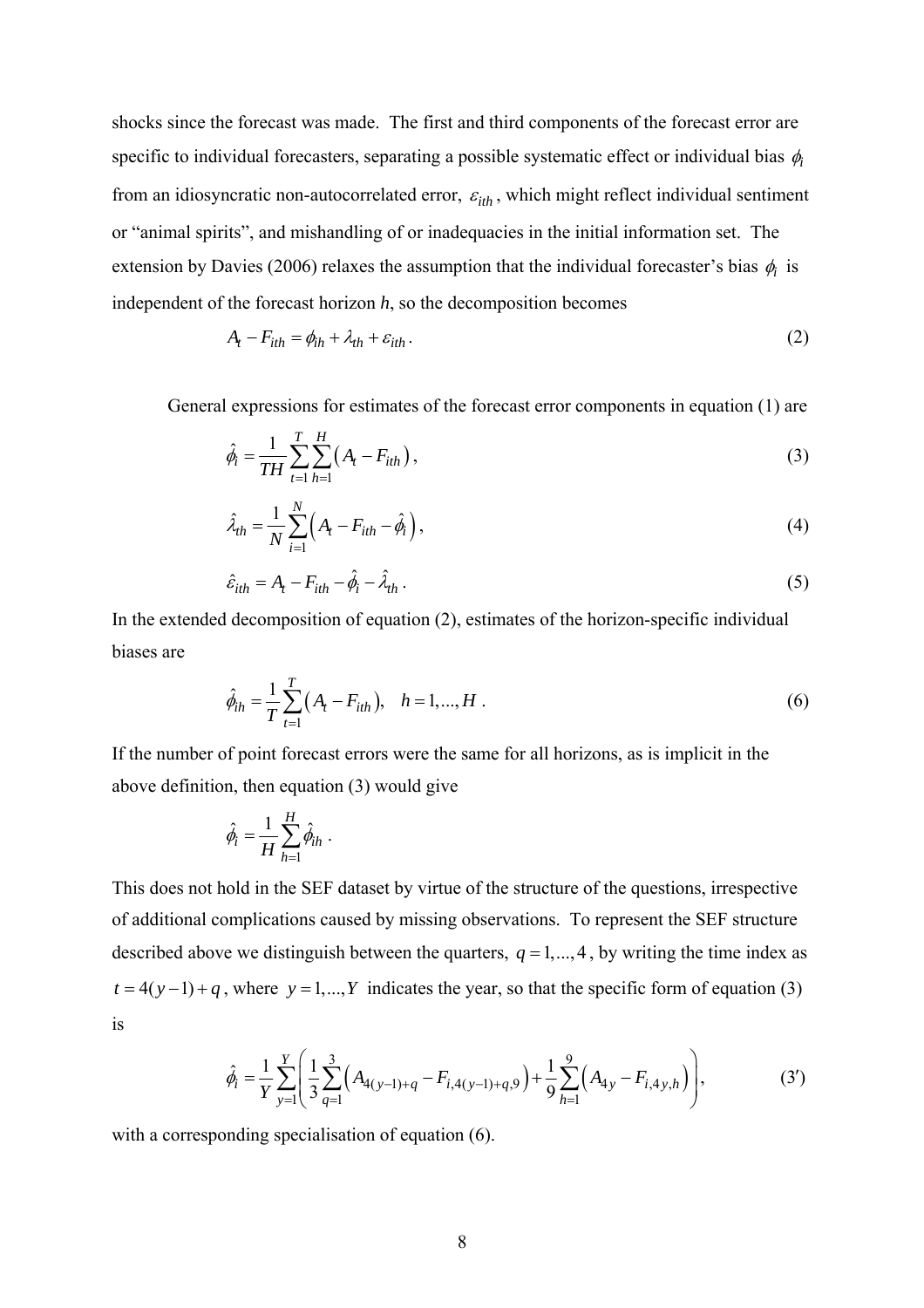Tests of unbiasedness and efficiency of forecasts under squared error loss can be based on regressions of observed forecast errors on various regressors. The simplest is the test of the null hypothesis of zero mean forecast error, or unbiasedness of individual forecasts, and the estimate  $\hat{\phi}_i$  in equation (3) is equal to the coefficient in a regression of the forecast error on an intercept term. Tests of efficiency or rationality check for the absence of a correlation between the forecast error and information available at time *t* − *h* by regressing the error on candidate variables from this information set, which may include previous forecast errors.

The regression context is convenient for considering questions of inference, in particular the calculation of the relevant forecast error covariance matrix, denoted  $\Sigma$ , and associated regression coefficient covariance matrices, given as  $(XX)^{-1} X' \Sigma X (XX)^{-1}$  in the usual least squares regression notation. Davies and Lahiri (1995, §2.2, 2.3) consider the covariance between two typical forecast errors

$$
cov(A_{t_1} - F_{i_1t_1h_1}, A_{t_2} - F_{i_2t_2h_2}) = cov(\lambda_{t_1h_1} + \varepsilon_{i_1t_1h_1}, \lambda_{t_2h_2} + \varepsilon_{i_2t_2h_2}).
$$

They develop expressions for the *NTH*  $\times$  *NTH* covariance matrix  $\Sigma$  and its estimation, with an extension (1995, §5) to accommodate observed heteroskedasticity. These can be readily adapted to the structure of the SEF described above. Missing data are handled by appropriately compressing the data and covariance matrices (Davies and Lahiri, 1995, p.213).

#### **4. Unbiasedness tests and forecast RMSEs**

#### *4.1. Point forecasts*

Analyses of each regular respondent's point forecast errors are summarised in Tables 3 and 4. Table 3 contains results for inflation, using the appropriate definition of the target variable, namely the Retail Prices Index excluding mortgage interest payments (RPIX) for the surveys up to November 2003, and the Consumer Prices Index (CPI) from the February 2004 survey. These series are never revised after first publication. Table 4 contains results for GDP growth, first using real-time data as actual outcome data to define the forecast errors, and then replacing these by revised ("historical") data, as of the August 2007 issue of *Economic Trends*. In all cases the outcome data extend to 2005Q4, so the summary statistics in the two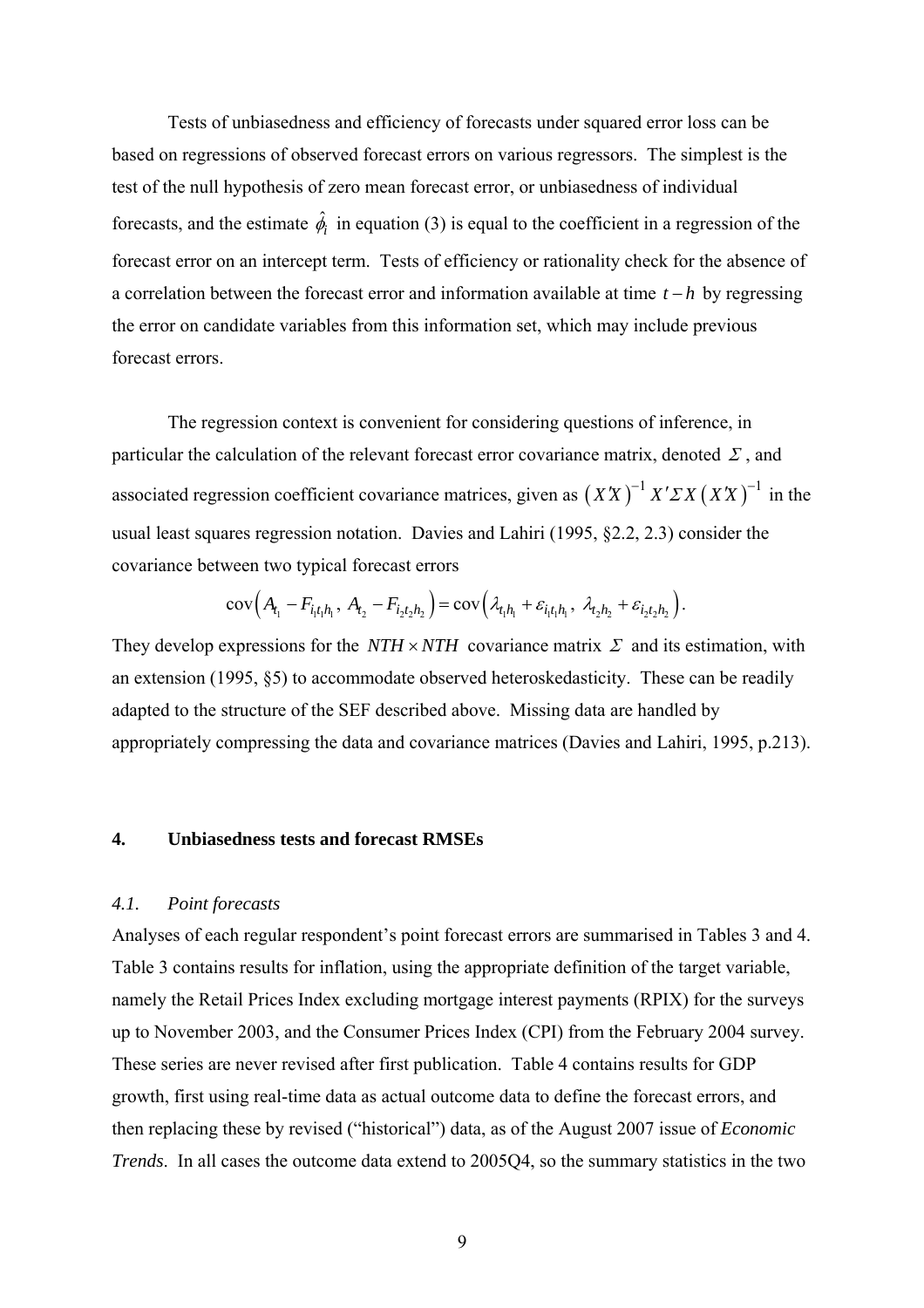panels of Table 4 include the contribution of very recent forecast errors which are defined with respect to outcome data which are, as yet, relatively similar. The maximum possible number of inflation forecasts is 98, supplied by only one forecaster, as noted above, and of GDP growth forecasts is 84.

Columns 2-6 of the tables report the root mean squared forecast error (RMSE), the variance  $\hat{\sigma}_{\varepsilon_i}^2$  of the idiosyncratic errors estimated as in equation (5), the individual bias  $\hat{\phi}_i$ given in equation (3), its standard error calculated from the appropriate covariance matrix, and the resulting *t*-ratio. The significance of the *t*-test of the null hypothesis of zero individual bias at the 10, 5 or 1 percent level is indicated by one, two or three asterisks respectively.

*Inflation* The mean forecast error is negative for 13 of the 19 regular respondents, indicating a general tendency to overpredict inflation. The mean error is significantly different from zero at the 5 per cent level in two cases, both being cases of a significant negative bias. The larger of these, and the largest absolute bias overall, is approximately a quarter of one percentage point. Although this is statistically significant, in practical terms it is small, compared to the average outcome of 2.5% for RPIX inflation (which is exactly equal to the target value) and the deviation of  $\pm 1$  percentage point from target that triggers the requirement of a public explanation by the Governor of the Bank of England. (The range of the quarterly observations of the annual RPIX inflation rate is 1.9–3.2%.)

*GDP growth* The upper panel of Table 4 is based on GDP growth forecast errors defined with reference to real-time data on the actual outcomes. These show a more pronounced tendency towards overprediction than the inflation forecast errors, with negative mean forecast errors for all but two of the regular respondents, but no mean error is significantly different from zero. However the picture changes when the evaluation is based on revised GDP data, as shown in the lower panel of the table. The general effect of revisions to the national accounts over this period has been to increase the preliminary estimates of GDP growth, and the magnitude of the revisions is sufficient to turn all the negative mean errors in the upper panel into positive mean errors in the lower panel. Although none of these is significantly different from zero at the 5% level, the increase in the mean error of individual 10 from the small positive number in the upper panel is sufficient to make it significantly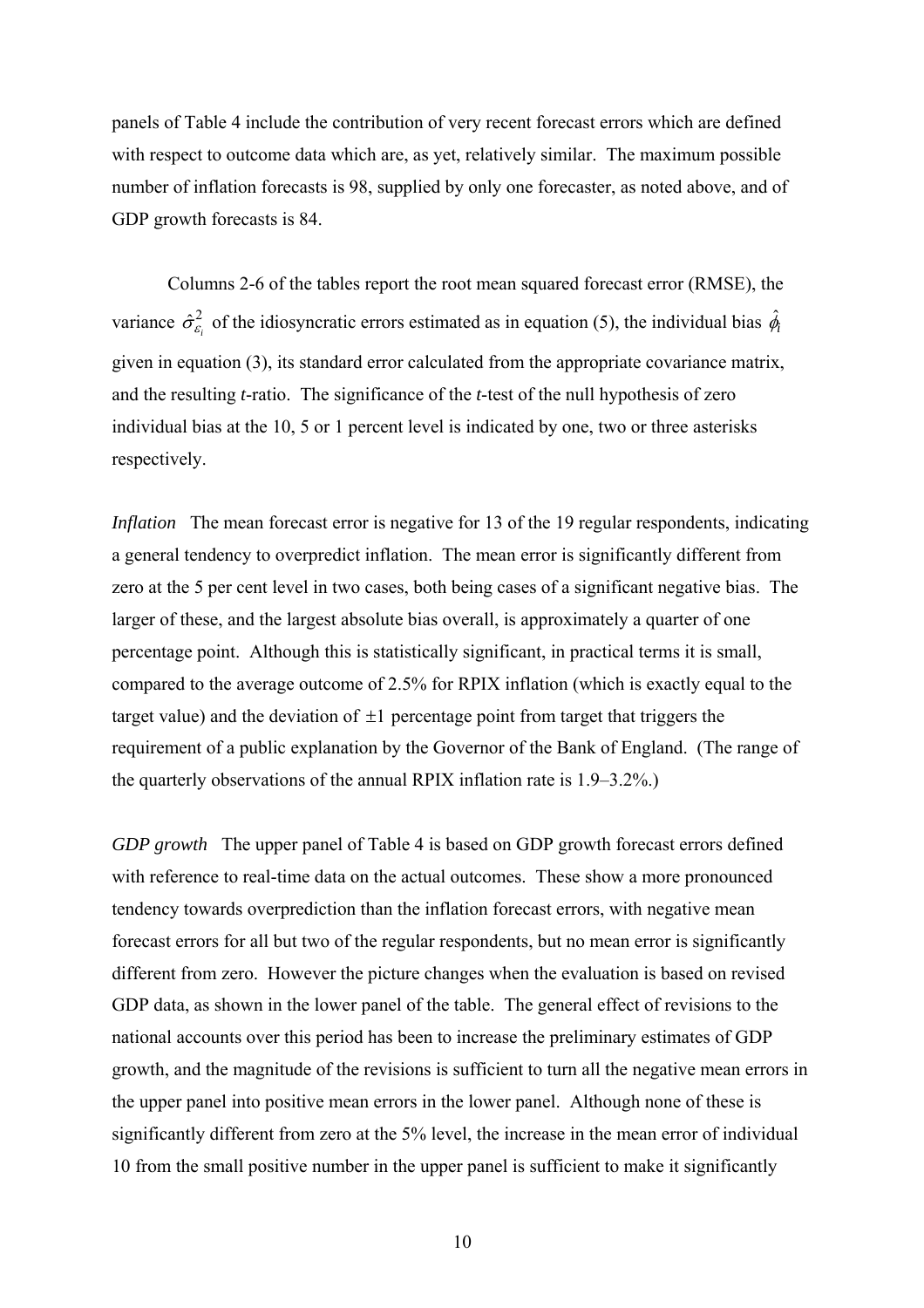different from zero at the 10% level in the lower panel. As noted above, revisions to recent data are not yet complete, nevertheless, over the full sample period, the average upward revision in quarterly observations on the annual GDP growth rate is 0.57 percentage points. (The range of the observations is 0.75–3.7% in the real-time data and 1.6–4.4% in the revised data.) The relative difficulty of tracking the revised data is indicated by the increase in absolute value of the mean errors from the upper to the lower panel, and the associated increase in RMSE.

 The general difficulty of forecast construction and evaluation in the face of data revisions is well appreciated in the forecasting literature (for a recent survey see Croushore, 2006). The specific difficulties facing the Monetary Policy Committee with respect to recent revisions in UK GDP data are highlighted in two boxes in the August 2005 issue of the Bank of England *Inflation Report*. If it is thought that the revised data are closer to the truth, and that they should be the forecaster's objective, then the difficulty is in deciding where to start, since the current initial conditions will be subject to revision. This led the MPC to widen substantially the uncertainty bands around the current-quarter and next-quarter forecasts of GDP growth from August 2005, and to publish backcasts and nowcasts of GDP growth, with uncertainty bands, from August 2007.

#### *4.2. Density forecast means*

Corresponding analyses of the errors in the density forecast means give similar results to those presented for the reported point forecasts in Tables 3 and 4, and do not merit the inclusion of an additional pair of tables. For inflation, the mean forecast error is negative for all but two of the 19 individual forecasters, although only one of these is now larger than −0.2 and significant at the 5% level. There are increases in RMSE as often as decreases between the two forecasts, although there is a slight decrease in the overall level, mostly as a result of the two forecasters with the largest RMSE values in Table 3 – individuals 1 and 12 – showing rather smaller RMSEs of their density forecast means. For GDP growth, we observe the same effects as above on comparing evaluations against real-time data with those using revised data, namely an increase in mean errors such that they are all positive in the latter case, and associated increases in RMSE. Once more, however, no mean error is significantly different from zero at the 5% level.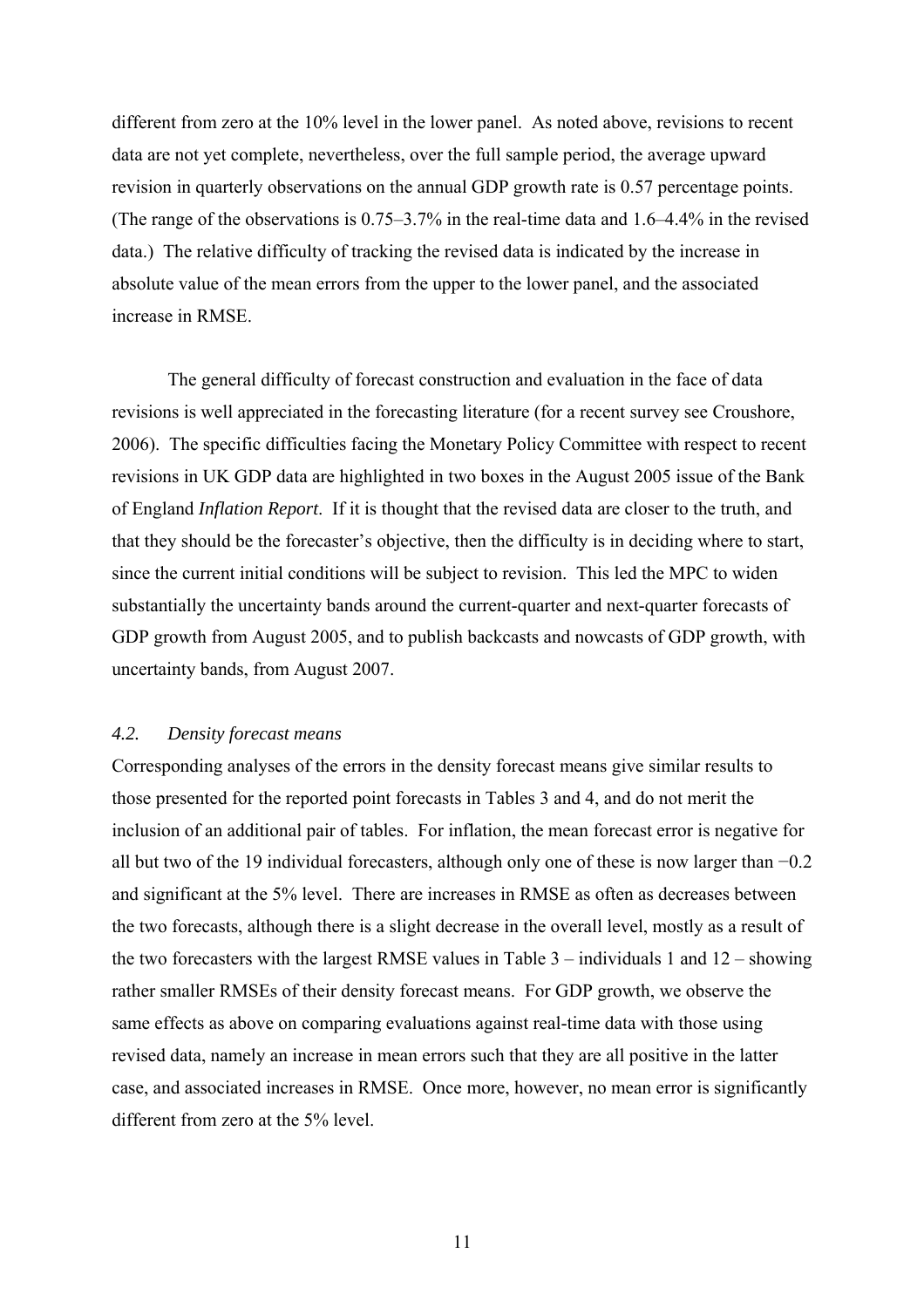#### *4.3. Horizon-specific individual biases*

Although the preceding analyses show no forecast biases that merit further investigation, the assumption that the individual forecaster's bias,  $\phi_i$  in equation (1), is independent of the forecast horizon *h* may be unduly restrictive. We relax this assumption by considering the extended error decomposition in equation (2), and estimating horizon-specific individual biases. For each regular respondent we calculate  $\hat{\phi}_{ih}$  as in equation (6), and consider tests of their individual significance and tests of their equality over *h*.

For the inflation point forecast errors, we reject the null hypothesis of equality of forecast bias over horizon at the 5% level for four of our 19 regular respondents. These four all have two or three horizon-specific  $\hat{\phi}_{ih}$  coefficients significantly different from zero at this level, although for three of them the overall bias shown in Table 3 is not significant; the fourth case is individual 7. Individual 12 is a counterexample, with a significant overall bias, resulting from several significant biases at different horizons, and non-rejection of the null hypothesis of equality across horizons.

 The GDP growth real-time data forecast errors show two individuals whose insignificant overall bias masks variation with horizon that is significant at the 5% level. But overall there are only two horizon-specific individual  $\hat{\phi}_{ih}$  coefficients significantly different from zero. Substantially different results are obtained with the revised outcome data. Again there are only two individuals with significant variation across horizon, but 17 out of 19 individuals have two or three significant  $\hat{\phi}_{ih}$  coefficients, all of which relate to short horizons. Once more these findings are masked by the absence of significant overall biases in Table 4, but they represent a further manifestation of the difficulties discussed above. The impact of data revisions on forecast performance is greatest at short horizons because it is here that accurate initial conditions are of greatest importance; at longer horizons forecasts tend to return to trend.

A similar pattern of results is found for the density forecast means, for both variables.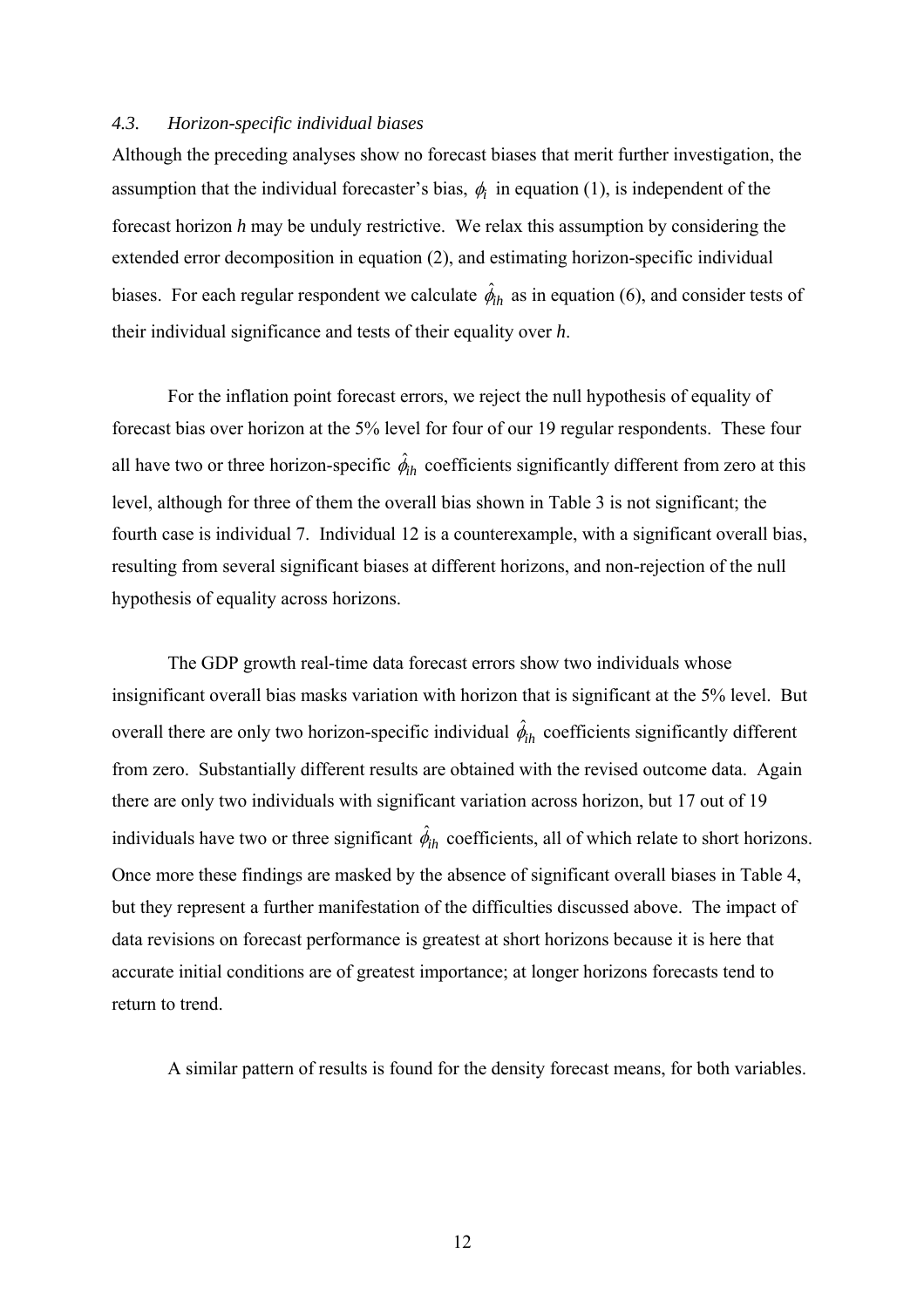#### *4.4. The SEF average and the MPC's forecasts*

By way of a summary, akin to the study by Casillas-Olvera and Bessler (2006), Table 5 presents comparable results for the average forecasts across all survey respondents and the forecasts of the Monetary Policy Committee. Each quarterly *Inflation Report* presents the average point forecasts from the current Survey of External Forecasters and, with rather fuller discussion, the MPC's current forecasts. The latter cover all intermediate future quarters up to the forecast horizon, and we extract from the Bank's forecast spreadsheets the fan chart means that correspond to the three survey questions. It is seen that in all cases the forecasts are unbiased.

Comparisons of RMSE for forecasts of GDP growth show little difference between the SEF average and MPC forecasts, whether real-time or revised data are used as actual outcome data. Again we have a clear indication of the increased difficulty of forecasting the revised GDP growth data, as discussed above. For the inflation forecasts, which receive greater attention in an inflation targeting context, the RMSE comparison clearly favours the SEF average forecast, as noted in Section 2.2 above. It is also notable that the SEF average forecast RMSE is smaller than any individual regular respondent's RMSE shown in Table 3. Although the 19 regular respondents do not always enter the published survey average, which also includes other less regular respondents, this result supports the familiar advantage to be gained by forecast pooling. The same result does not hold for the GDP growth forecasts, Table 4 showing a few individual RMSEs smaller than that of the SEF average forecast in each case, again suggesting ambiguity over the forecasters' target measure.

#### **5. Asymmetries in forecasters' loss functions**

We return to the question raised at the end of Section 2 with the evidence of the point forecast errors analysed above, in the context of the generalised loss function proposed by Elliott *et al*. (2005), which is

$$
L(p, \alpha) = [\alpha + (1 - 2\alpha) \times 1(A - F < 0)] |A - F|^p \tag{7}
$$

for integer *p* and  $0 \le \alpha \le 1$ . With  $\alpha = 0.5$  this gives the familiar symmetric linear and quadratic loss functions for  $p = 1, 2$  respectively, while their asymmetric counterparts are obtained if  $\alpha \neq 0.5$ . For given *p*, Elliott *et al*, develop estimators of  $\alpha$  and tests of forecast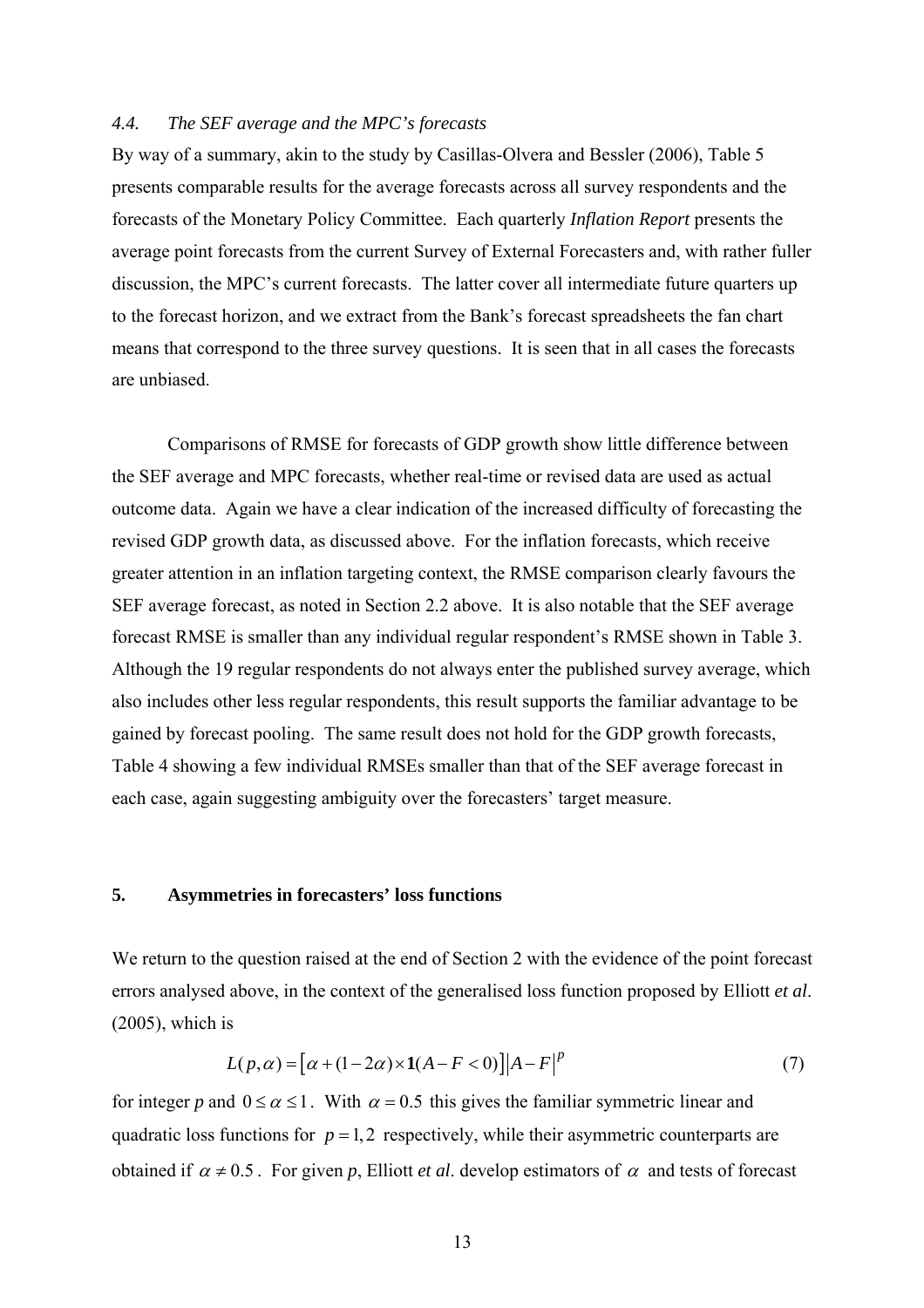rationality under asymmetric loss. When analysing mean forecast errors, an estimate  $\hat{\alpha} \neq 0.5$ "can be interpreted as justifying biased forecasts by adjusting the loss function to make them optimal", as they say (2005, p.1113). Given the ambiguity in the definition of GDP growth forecast errors, with respect to real-time or revised data, we study only the inflation forecasts.

Estimates of  $\alpha$  are presented in Table 6, first relaxing the symmetry assumption of the quadratic loss function implicit in the foregoing analysis, then also moving to an asymmetric linear loss function. Estimated coefficients that lead to rejection of the null hypothesis that  $\alpha = 0.5$  are indicated by asterisks, as above. Relevant expressions for the standard error of the estimated coefficient are given by Elliott *et al*., and we implement them under the null for the purpose of constructing an appropriate *t*-statistic.

 Maintaining a quadratic function, it is seen that there are five significant departures from symmetry, all with  $\hat{\alpha} > 0.5$ . These individuals have the five largest absolute biases in Table 3, the biases all being negative. A value of  $\alpha$  in excess of 0.5 implies that positive forecast errors incur greater loss than equivalent negative forecast errors, that is, there is a greater fear of underprediction than overprediction, hence the tendency to overpredict demonstrated by these individuals may be loss-minimising. In the face of general underestimation of the amplitude of peaks and troughs found in the literature, these forecasters are anxious not to miss a peak in inflation, but are less concerned about missing a trough.

Under a linear specification, it is immediately noticeable that smaller values of  $\hat{\alpha}$  are obtained. The reduction is such that, of the five individuals significantly above 0.5 in the quadratic case, only one remains significantly so under linearity. At the same time six individuals have values of  $\hat{\alpha}$  in the range 0.34–0.39, all significantly different from 0.5. It is difficult to relate these results to the calculations reported in Table 3, which rest on the standard squared error loss framework, and further investigation through other means seems warranted. The calculations reported in this section can be relatively sensitive to outliers, but the main case in which these are evident is that of individual 1, discussed below, who is not of major concern in this section.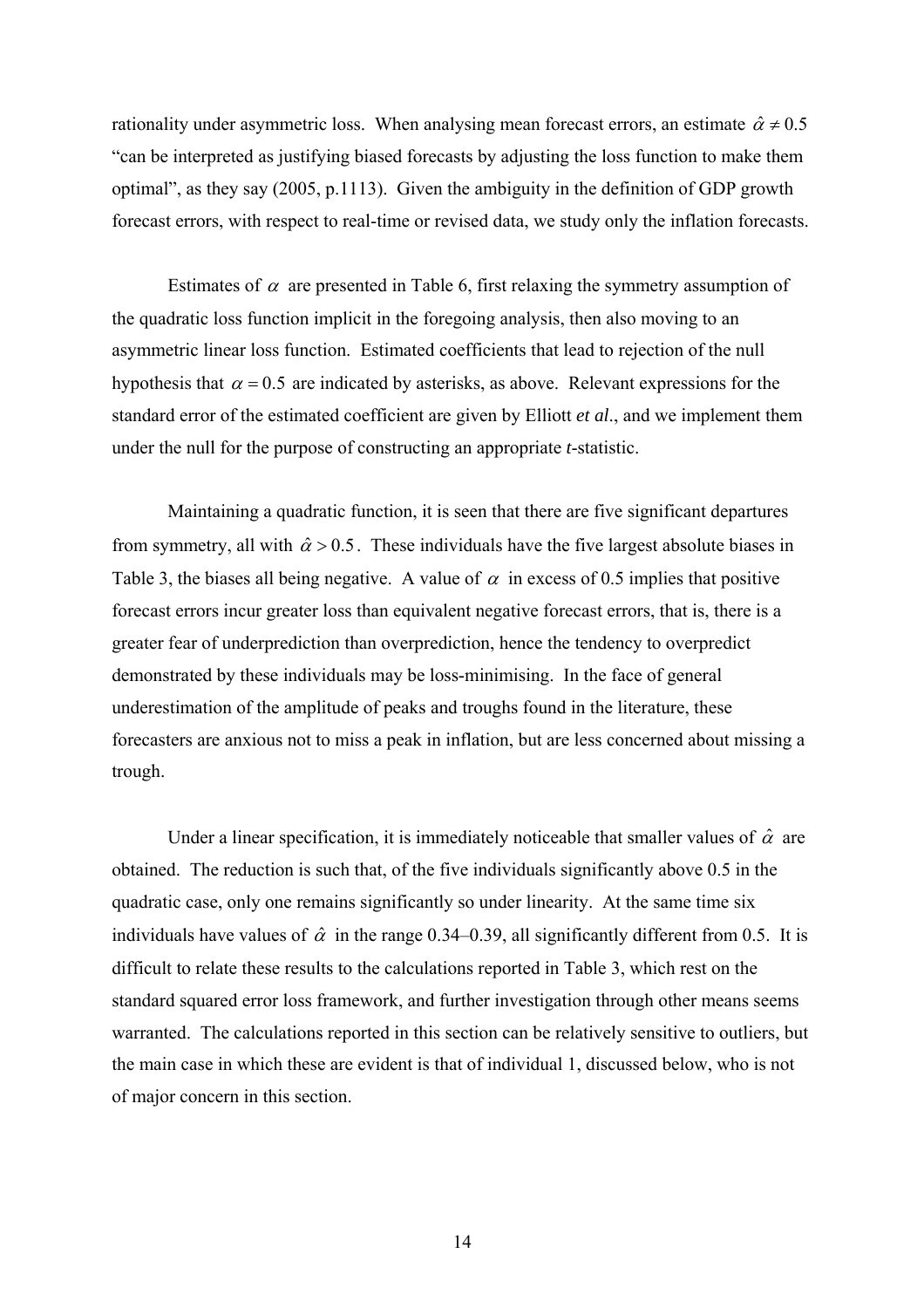#### **6. Individual heterogeneity**

The good performance of the SEF average forecast shown in Table 5 and the general unbiasedness of the regular respondents' individual forecasts masks considerable variation in their forecast performance. As seen in Table 3, the RMSE of inflation point forecasts ranges from 0.30 to 0.57, while the corresponding ranges for GDP growth forecasts (Table 4) are 0.56 to 0.95 if forecast errors are defined with reference to real-time outcome data, and 0.84 to 1.19 if revised outcome data are used. On closer inspection the maximum inflation RMSE of 0.57 for individual 1 is heavily influenced by a small number of early longer-horizon forecasts of inflation in excess of 4%, which turned out to be much too high. This pessimism occurred prior to the establishment of the policy of inflation targeting by an independent central bank in mid-1977 and the establishment of its credibility among these forecasters as documented in our previous article (2008a). This overestimation of inflation was not sustained long enough to cause a significant bias, but shows up in this individual's maximum idiosyncratic variance. The decomposition in equation (1) identifies three components of the forecast error and hence of its root mean square, and we undertake more systematic comparisons across the two components that are specific to individual forecasters. Results are presented for mean and variance effects, respectively individual biases and idiosyncratic error variances, in turn.

 Individual heterogeneity with respect to mean forecast errors is assessed by testing the equality of  $\hat{\phi}_1, ..., \hat{\phi}_1$  as shown in the relevant columns of Table 3 and the upper and lower panels of Table 4. The corresponding test statistics are 1.60, 0.55 and 0.32, respectively. The total number of forecasts entering the calculation is  $n = 1561$  for inflation and  $n = 1322$  for GDP growth, and the 5% critical value of the  $F(18, n)$  distribution is 1.61. Thus the null hypothesis of equal mean forecast errors, or individual homogeneity in this respect, is not rejected, although the inflation forecast mean errors are very close to rejection at this level.

A test of individual heterogeneity with respect to variance is based on the variance of the idiosyncratic error  $\varepsilon_{ith}$  defined in equation (1): the null hypothesis is that the variances  $\sigma_{\varepsilon_i}^2$  are equal across individuals. From the estimates reported in Table 3 and the two panels of Table 4, we obtain test statistics of 5.96, 5.05 and 4.46, respectively. Comparison with the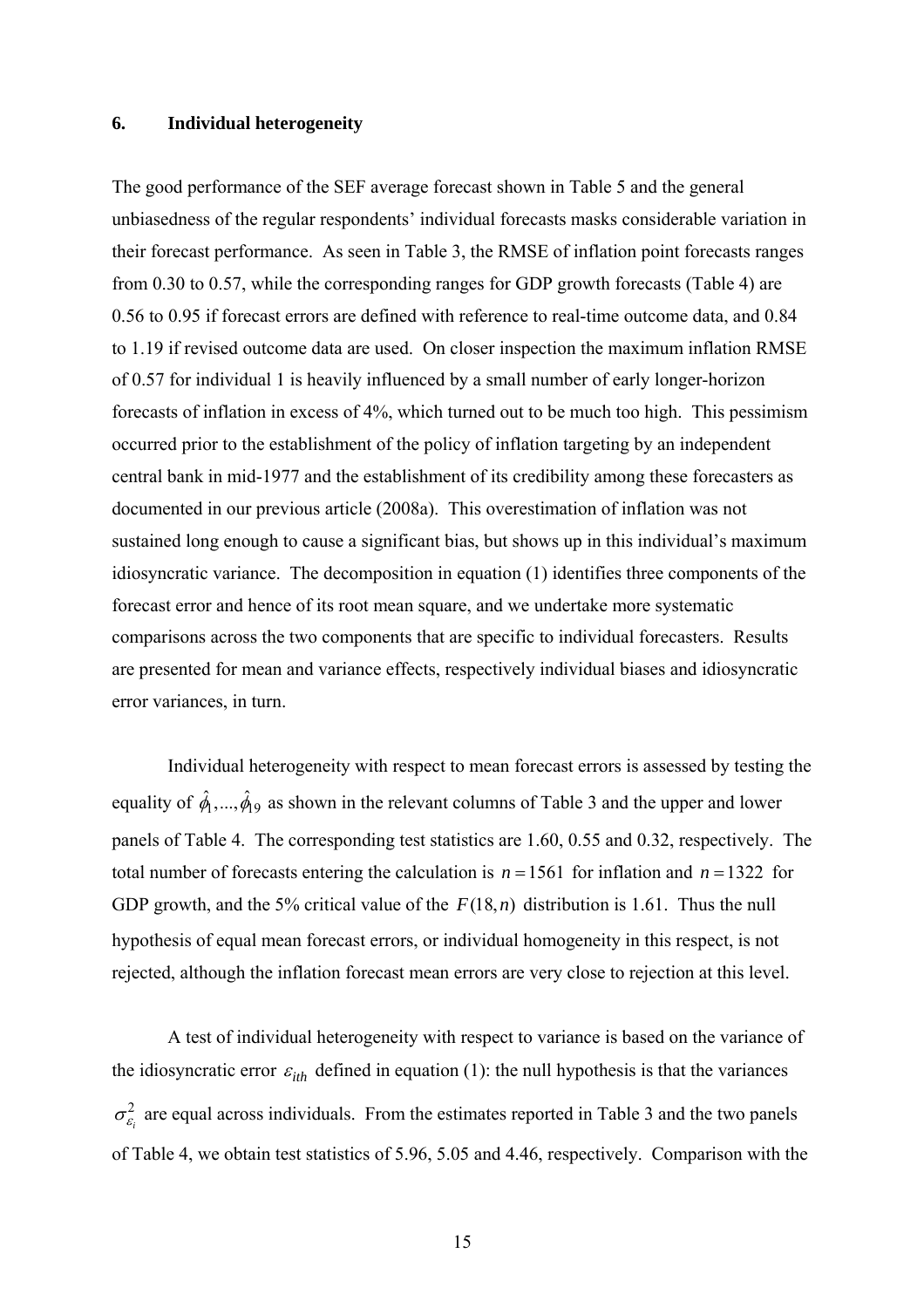1% critical value of  $F(18, n)$  of 1.95 indicates highly significant individual heterogeneity with respect to forecast error variance for both variables.

Overwhelming rejections of individual homogeneity are reported by Davies and Lahiri (1999) for inflation forecasts in the US Survey of Professional Forecasters, the survey dataset that is most comparable to the SEF. Their individual analyses are based on the performance of 45 forecasters who responded more than 50% of the time, supplying forecasts one-to-four quarters ahead for up to 89 target dates (1969Q4-1991Q4). Individual biases are much more prevalent than in our sample, with 12 of the 45 forecasters having mean errors significantly different from zero at the 5% level (or higher), whether preliminary or revised outcome data are used, and whether one quarter horizon forecasts or all forecasts together are considered. Individual homogeneity with respect to idiosyncratic error variance is strongly rejected. However their sample period is one of considerably different inflationary experience than ours, including as it does the "Great Inflation" of the 1970s, when there were well-documented forecast failures (McNees, 1979). The significant individual biases are all cases of positive mean errors, that is, underpredictions of inflation. In contrast, RPIX inflation during our sample period was in the range 1.9-3.3%, as noted above. Nevertheless, the common finding of individual heterogeneity with respect to idiosyncratic error variance indicates that some respondents in both survey samples are better at forecasting than others.

### **7. Tests of efficiency**

The rational expectation or efficient forecast of the outcome A<sub>t</sub> under squared error loss is its expected value conditional on information available at time  $t - h$ , hence the null hypothesis of forecast efficiency is written

$$
F_{ith} = E\left(A_t | I_{t-h}\right),\,
$$

assuming that  $I_{t-h}$  contains "all available" information. Standard tests of forecast efficiency then check the orthogonality of the forecast errors to variables which the researcher considers to be likely members of the forecast information set. If a variable is found which is correlated with the forecast error, and could thus have improved the forecast, then the rejection of the null hypothesis is conclusive. On the other hand, failure to reject efficiency may simply reflect the researcher's failure to find the information that the forecaster had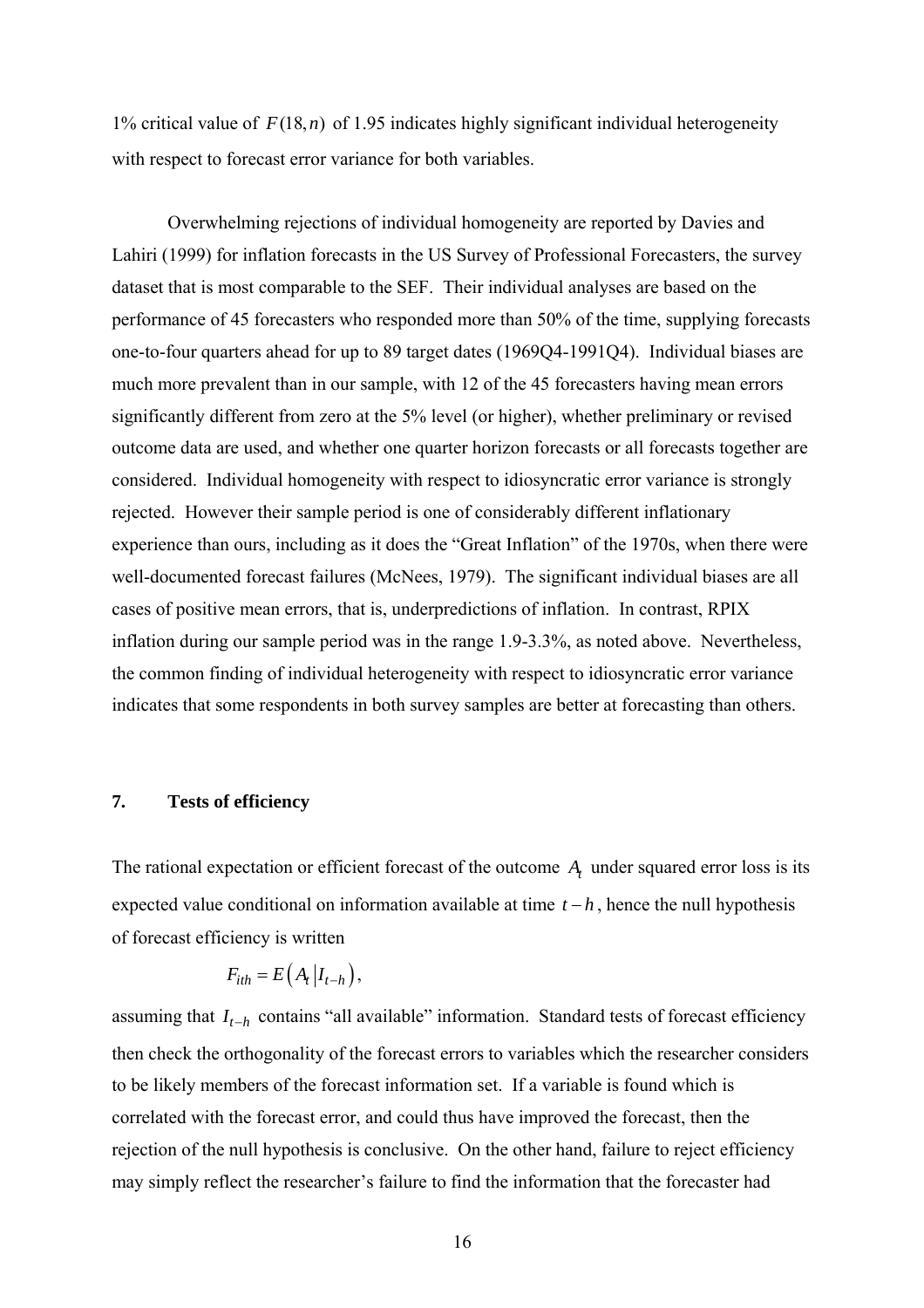overlooked. Since the information set includes past *A*, *F* and  $A-F$ , a simple test that is often used is to check the absence of autocorrelation of order *h* or more in the forecast errors. Given the relative preponderance of forecasts at  $h = 9$  in the SEF dataset and the low power of high-order autocorrelation tests, together with the double loss of degrees of freedom for autocorrelation coefficients caused by missing observations, we do not pursue this possibility.

 To test the efficiency of the inflation forecasts, we consider four variables that are likely members of the information set: the latest available inflation outcome at the time the survey was carried out, the most recent forecast by the MPC, the most recent SEF average forecast, and the real-time output gap or inflationary pressure measure of Garratt, Lee, Mise and Shields (2007). (We use the published average SEF forecast rather than the individual's own previous forecast because, again, missing observations cause a double loss of degrees of freedom.) We first test the admissibility of this instrument set in a multiple regression of the forecast on the four candidate variables. This gives significant regression results at the 5% level or (mostly) higher for 15 of the 19 regular respondents, from which we conclude that these variables are valid candidate variables for testing efficiency. Proceeding to a regression of the forecast errors on these variables, we find a significant regression result and hence a rejection of efficiency in three cases, namely individuals 1, 7 and 12, while 16 of the 19 regular respondents pass this test.

 For the GDP growth forecasts, the longer publication delay in national accounts data implies that the latest observation on the outcome that can be included in  $I_{t-h}$  is  $A_{t-h-1}$ , not *A<sub>t−h</sub>*. In these circumstances we also include the monthly GDP estimate produced by the National Institute of Economic and Social Research as a candidate variable (Mitchell, Smith, Weale, Wright and Salazar, 2005), together with the most recent MPC and SEF average forecasts, as in the case of inflation. The multiple regression of the forecast on these four candidate variables gives a significant regression result for 10 out of 19 individuals, which is less strong evidence in favour of these instruments than in the case of inflation, perhaps reflecting greater difficulties caused by data delays and the forecasters' treatment of potential revisions. Nevertheless, on turning to efficiency tests we find overwhelming evidence against the null hypothesis, with rejections for 16 individuals if errors are defined with respect to real-time data, and for all but one individual if errors are defined with respect to revised data. Among the candidate variables, the most recent MPC forecast has a strong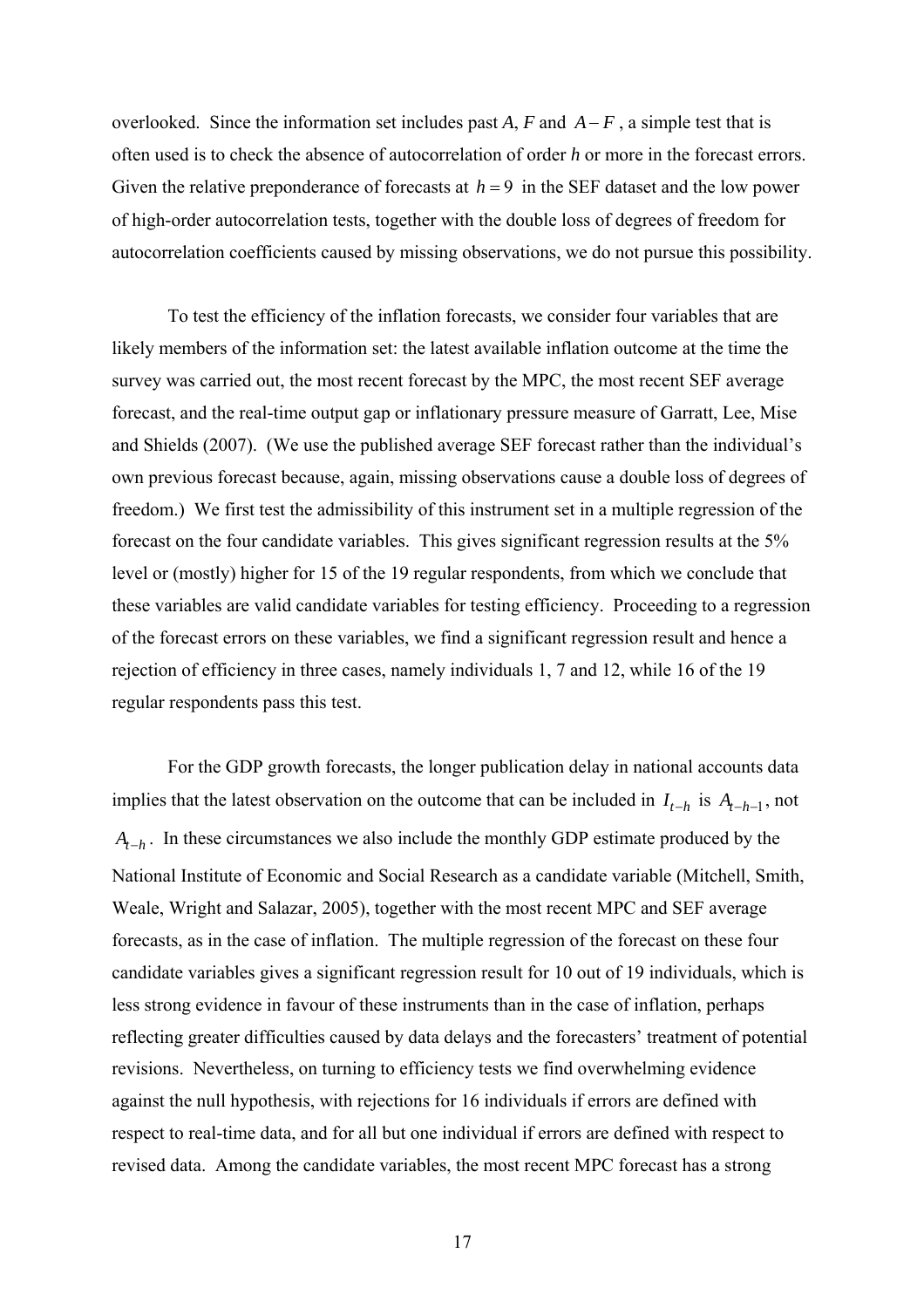positive correlation with many individual forecasts, and a strong negative correlation with the forecast error, leading to the rejection of efficiency; the MPC's own forecast fails this test. This suggests that among individual respondents there is, unfortunately, too great a tendency to "follow my leader" in this respect. This is not a feature of the inflation forecasts.

### **8. Conclusion**

This article provides a first evaluation of the forecasts of inflation and GDP growth obtained from the Bank of England's Survey of External Forecasters, considering both the survey average forecasts published in the quarterly *Inflation Report*, and the individual survey responses, recently made available by the Bank. The survey was initiated by the Bank in 1996 to provide independent input to its own inflation forecast processes, which became the responsibility of the Monetary Policy Committee following its establishment in 1997. The published SEF average forecasts of inflation are seen to have outperformed the MPC's forecasts: in this respect the pacemaker is winning the race.

Access to the individual survey responses allows replication of the point forecast evaluations performed on several similar survey datasets by several authors. A distinguishing feature of the SEF, however, is that it also collects subjective probability assessments or density forecasts, in which respect its only existing counterpart is the long-established Survey of Professional Forecasters in the United States. This allows a dual evaluation, of the reported point forecasts and the alternative point forecasts implied by a measure of location of the density forecasts. As with the US data, differences between the two forecasts in the SEF can be interpreted as a tendency towards reporting point forecasts that represent "favourable" or optimistic outcomes, although an alternative interpretation of forecasters' behaviour in terms of asymmetric loss functions is preferred.

 In tests of unbiasedness of the inflation and GDP growth forecasts, both the survey average and a subsample of individual forecasters present an overall picture of good performance. As is often remarked in discussions of the performance of the Monetary Policy Committee over its first ten years, however, this was a relatively calm period for the UK economy that presented no serious problems to forecasters, in the form of major turning points, for example. Behind the general picture lies considerable individual heterogeneity,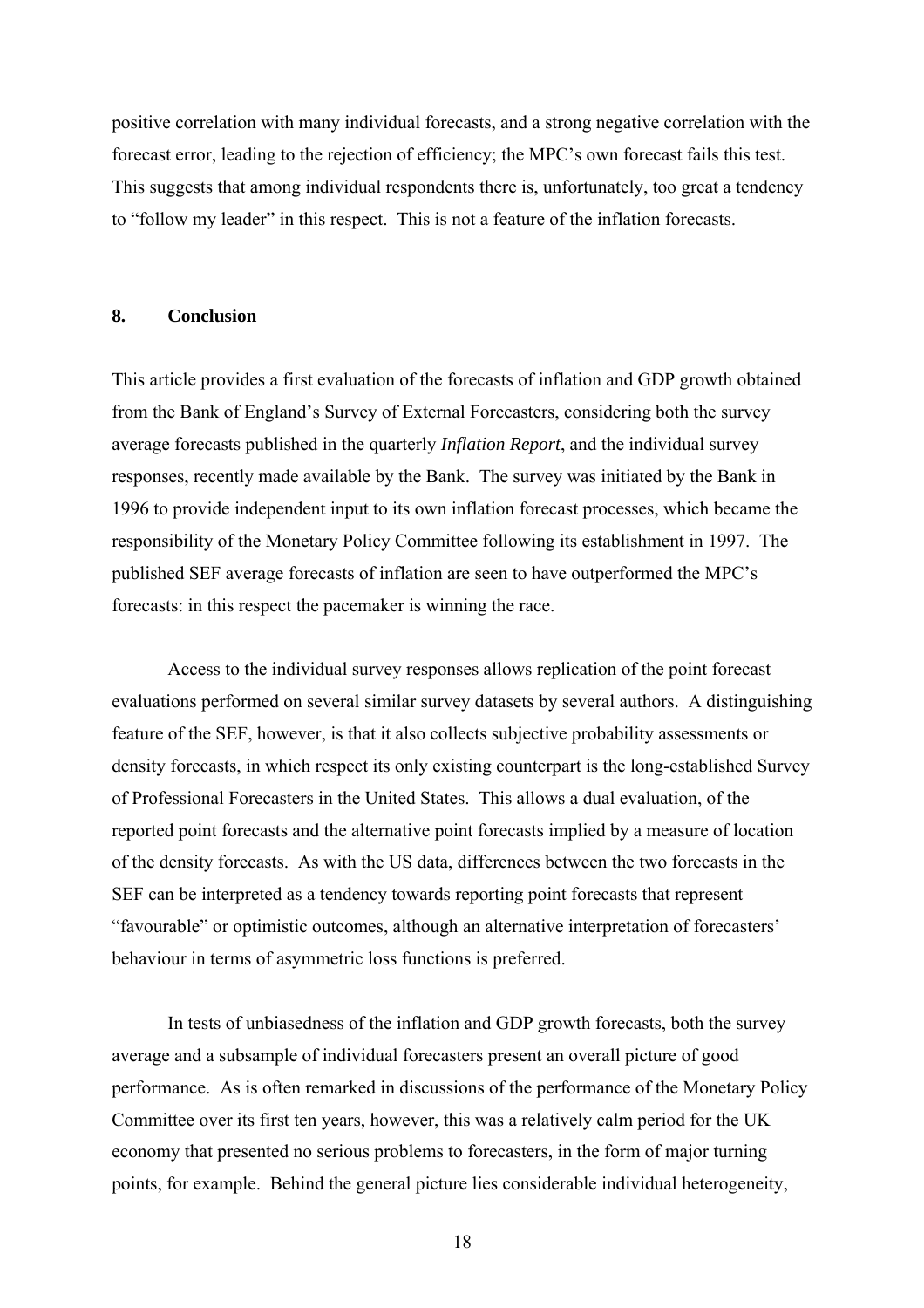shown not only by the failure of standard tests of equality of idiosyncratic error variances, but also by further evidence of different degrees of asymmetry in forecasters' loss functions. In the face of this individual heterogeneity, the good performance of the survey average forecasts of inflation is another example of the benefits of forecast pooling.

The inflation forecasts also perform well in tests of efficiency, whereas the GDP growth forecasts do not. This finding may be related to the familiar difficulty of measurement, with inaccurate real-time national accounts data and their subsequent extended revision process causing difficulties for forecast construction and evaluation. Data revisions substantially change the overall impression of the performance of forecasts of GDP growth at short horizons, as is also the experience of the Monetary Policy Committee.

 Many questions remain to be explored in the context of the SEF dataset, replicating and extending an already large empirical literature on forecasting. Several of our findings prompt questions about the individual forecasters' methods and objectives, whose exploration would be worthwhile.

#### **References**

- Bean, C. and Jenkinson, N. (2001). The formulation of monetary policy at the Bank of England. *Bank of England Quarterly Bulletin*, 41(4), 434-441.
- Boero, G., Smith, J. and Wallis, K.F. (2008a). Uncertainty and disagreement in economic prediction: the Bank of England Survey of External Forecasters. *Economic Journal*, forthcoming.
	- \_\_\_\_\_ (2008b). Here is the news: forecast revisions in the Bank of England Survey of External Forecasters. *National Institute Economic Review*, No.203, 68-77.
- Casillas-Olvera, G. and Bessler, D.A. (2006). Probability forecasting and central bank accountability. *Journal of Policy Modeling*, 28, 223-234.
- Croushore, D. (2006). Forecasting with real-time macroeconomic data. In *Handbook of Economic Forecasting* (G. Elliott, C.W.J. Granger and A. Timmermann, eds), pp.961- 982. Amsterdam: North-Holland.
- Davies, A. (2006). A framework for decomposing shocks and measuring volatilities derived from multi-dimensional panel data of survey forecasts. *International Journal of Forecasting*, 22, 373-393.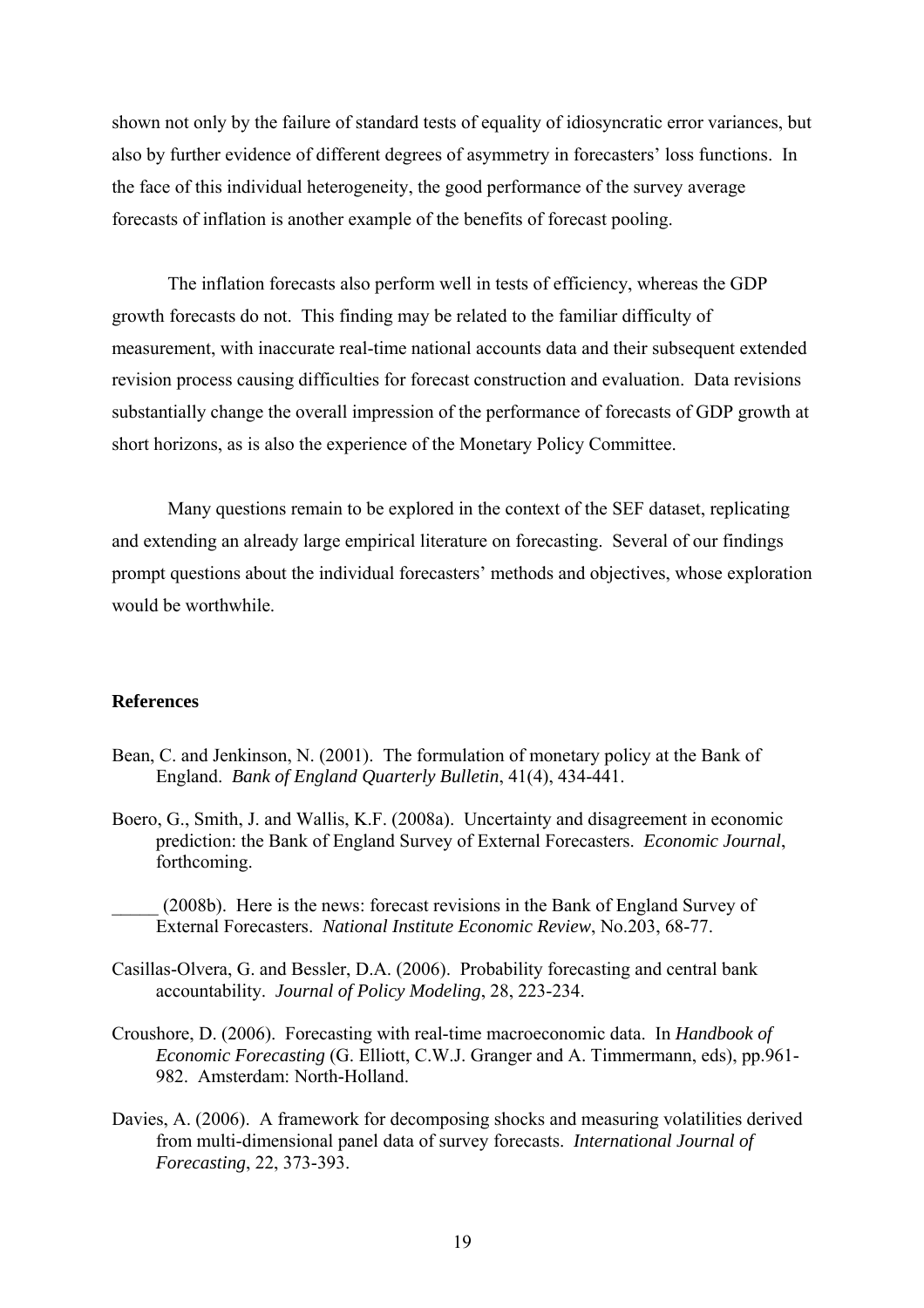- Davies, A. and Lahiri, K. (1995). A new framework for analyzing survey forecasts using three-dimensional panel data. *Journal of Econometrics*, 68, 205-227.
- Davies, A. and Lahiri, K. (1999). Re-examining the rational expectations hypothesis using panel data on multi-period forecasts. In A*nalysis of Panels and Limited Dependent Variable Models* (C. Hsiao, M.H. Pesaran, K. Lahiri and L.F. Lee, eds), pp.226-254. Cambridge: Cambridge University Press.
- Elliott, G., Komunjer, I. and Timmermann, A. (2005). Estimation and testing of forecast rationality under flexible loss. *Review of Economic Studies*, 72, 1107-1125.
- Engelberg, J., Manski, C.F. and Williams, J. (2008). Comparing the point predictions and subjective probability distributions of professional forecasters. *Journal of Business and Economic Statistics*, forthcoming.
- Garratt, A., Lee, K.C., Mise, E. and Shields, K. (2007). Real time representations of the UK output gap in the presence of model uncertainty. Unpublished paper, Birkbeck College and University of Leicester.
- Groen, J.J.J., Kapetanios, G. and Price, S. (2007). Real time evaluation of *Inflation Report* and *Greenbook* forecasts for inflation and growth. Unpublished paper, Bank of England. Presented at the Royal Economic Society Annual Conference, University of Warwick, March 2008.
- McNees, S.K. (1979). The forecasting record for the 1970s. *New England Economic Review*, September/October 1979, 33-53.
- Milburn, M.A. (1978). Sources of bias in the prediction of future events. *Organizational Behavior and Human Performance*, 21, 17-26.
- Mitchell, J., Smith, R.J., Weale, M.R., Wright, S. and Salazar, E.L. (2005) An indicator of monthly GDP and an early estimate of quarterly GDP growth. *Economic Journal*, 115, F108-F129.
- Svensson, L.E.O. (1997). Inflation forecast targeting: implementing and monitoring inflation targets. *European Economic Review*, 41, 1111-1146.

Forecast sources cited:

Bank of England *Inflation Report* (quarterly): http://www.bankofengland.co.uk/publications/inflationreport/index.htm

Consensus Economics: http://www.consensusforecasts.com/

HM Treasury *Forecasts for the UK Economy* (monthly): http://www.hm-treasury.gov.uk/economic\_data\_and\_tools/data\_index.cfm

US Survey of Professional Forecasters: http://www.philadelphiafed.org/econ/spf/index.cfm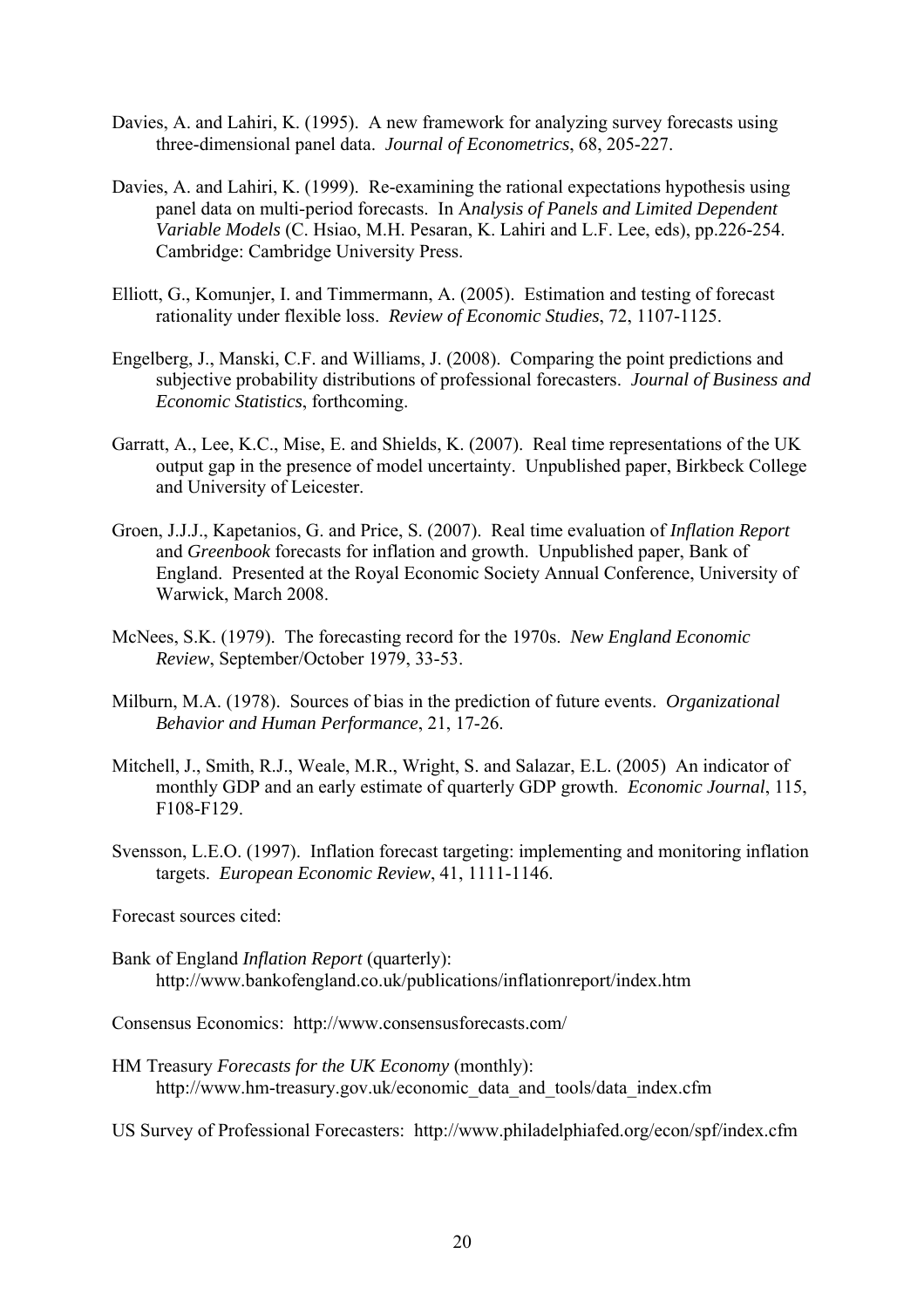# **Table 1. Divergences between point forecasts and density forecast means: inflation**

|                | Question 1       |                | Question 2       |                | Question 3       |                  |
|----------------|------------------|----------------|------------------|----------------|------------------|------------------|
| Individual     | above            | below          | above            | below          | above            | below            |
|                |                  |                |                  |                |                  |                  |
| $\mathbf{1}$   | 5.1              | 20.5           | 43.6             | 17.9           | 37.5             | 15.6             |
| $\overline{2}$ | 10.5             | 10.5           | 7.9              | 23.7           | 19.4             | 6.5              |
| $\overline{3}$ | 13.5             | 24.3           | 18.9             | 27.0           | 3.3              | 23.3             |
| $\overline{4}$ | 8.3              | 13.9           | 11.1             | 27.8           | 10.3             | 17.2             |
| 5              | 2.8              | 8.3            | 16.7             | 5.6            | 11.5             | $\boldsymbol{0}$ |
| 6              | 11.1             | 11.1           | 19.4             | 5.6            | 17.6             | 11.8             |
| $\overline{7}$ | 8.6              | 5.7            | 2.9              | 14.3           | 3.6              | 17.9             |
| 8              | 11.4             | 5.7            | 8.6              | 20.0           | $\boldsymbol{0}$ | 3.4              |
| 9              | 2.9              | 26.5           | 23.5             | 23.5           | 11.5             | 30.8             |
| 10             | $\boldsymbol{0}$ | 20.6           | 2.9              | 14.7           | 12.5             | $\theta$         |
| 11             | $\overline{0}$   | 3.0            | $\overline{0}$   | 3.0            | $\boldsymbol{0}$ | $\boldsymbol{0}$ |
| 12             | $\overline{0}$   | 3.0            | 3.0              | 3.0            | 3.8              | $\overline{0}$   |
| 13             | 40.6             | 9.4            | 12.5             | 6.3            | 6.7              | 6.7              |
| 14             | 6.3              | $\overline{0}$ | 15.6             | 3.1            | 12.5             | 3.1              |
| 15             | 6.7              | 3.3            | $\overline{0}$   | 13.3           | $\boldsymbol{0}$ | $\overline{0}$   |
| 16             | $\boldsymbol{0}$ | 20.0           | 3.3              | 30.0           | 4.0              | 16.0             |
| 17             | 6.9              | 20.7           | 17.2             | 24.1           | 7.7              | 26.9             |
| 18             | 3.4              | $\overline{0}$ | $\boldsymbol{0}$ | 13.8           | 4.5              | $\theta$         |
| 19             | $\boldsymbol{0}$ | 3.7            | $\overline{0}$   | $\overline{0}$ | 4.5              | 4.5              |
| Subsample      | 8.2              | 12.4           | 12.1             | 15.9           | 10.5             | 12.2             |
| Full sample    | 6.2              | 11.5           | 10.2             | 14.1           | 9.4              | 9.8              |

 Percentage of cases (across all available time periods) in which the point forecast lies above (below) the density forecast mean by more than 0.2 percentage points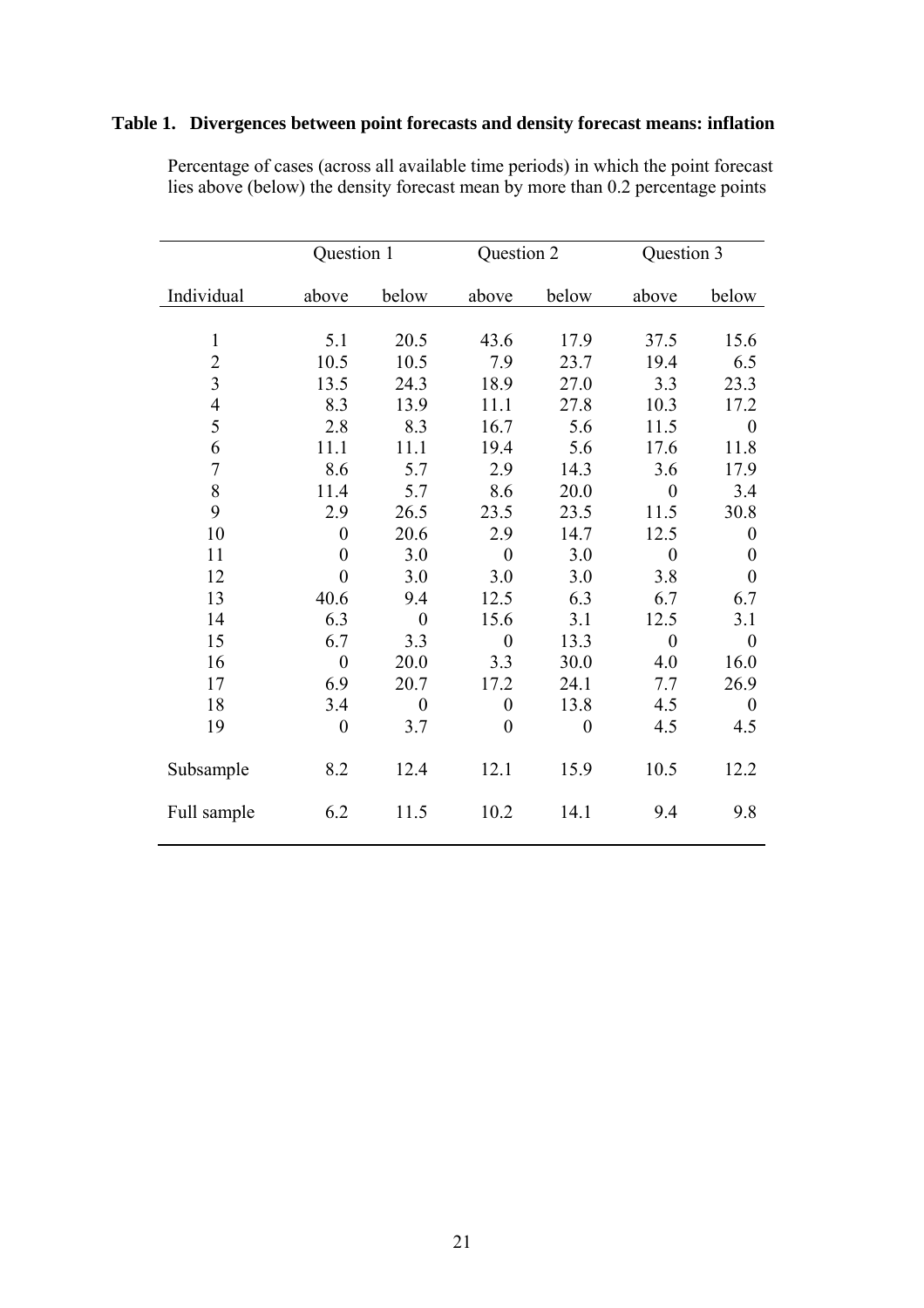# **Table 2. Divergences between point forecasts and density forecast means: GDP growth**

|                | Question 1 |                  | Question 2 |                  | Question 3 |                  |
|----------------|------------|------------------|------------|------------------|------------|------------------|
| Individual     | above      | below            | above      | below            | above      | below            |
|                |            |                  |            |                  |            |                  |
| $\mathbf{1}$   | 40.6       | 6.3              | 40.6       | 15.6             | 34.4       | 3.1              |
| $\overline{2}$ | 29.0       | 9.7              | 54.8       | 12.9             | 50.0       | $\boldsymbol{0}$ |
| $\overline{3}$ | 60.0       | 16.7             | 76.7       | 6.7              | 76.7       | $\theta$         |
| $\overline{4}$ | 17.2       | 13.8             | 31.0       | 10.3             | 67.9       | $\theta$         |
| 5              | 13.8       | 6.9              | 24.1       | 3.4              | 23.1       | 11.5             |
| 6              | 31.0       | 13.8             | 55.2       | $\overline{0}$   | 68.8       | 12.5             |
| 7              | 39.3       | 10.7             | 57.1       | 7.1              | 48.1       | 3.7              |
| 8              | 25.9       | 3.7              | 50.0       | 7.7              | 45.5       | $\boldsymbol{0}$ |
| 9              | 29.6       | 33.3             | 29.6       | 22.2             | 23.1       | 26.9             |
| 10             | 21.4       | 25.0             | 39.3       | 21.4             | 42.9       | 7.1              |
| 11             | 11.5       | $\boldsymbol{0}$ | 7.7        | $\overline{0}$   | 14.3       | $\boldsymbol{0}$ |
| 12             | 15.4       | 7.7              | 11.5       | $\overline{0}$   | 12.0       | $\overline{0}$   |
| 13             | 36.7       | 6.7              | 73.3       | 3.3              | 63.3       | 6.7              |
| 14             | 18.8       | 9.4              | 25.0       | $\boldsymbol{0}$ | 15.6       | 18.8             |
| 15             | 23.1       | 11.5             | 57.7       | 3.8              | 62.5       | $\boldsymbol{0}$ |
| 16             | 33.3       | 8.3              | 54.2       | 8.3              | 32.0       | 12.0             |
| 17             | 20.0       | 4.0              | 32.0       | 8.0              | 11.5       | 11.5             |
| 18             | 18.2       | $\overline{0}$   | 68.2       | $\boldsymbol{0}$ | 63.6       | $\boldsymbol{0}$ |
| 19             | 4.5        | 4.5              | 9.1        | $\overline{0}$   | 22.7       | $\overline{0}$   |
| Subsample      | 27.9       | 10.5             | 44.8       | 8.0              | 43.0       | 6.7              |
| Full sample    | 27.4       | 8.8              | 44.2       | 6.6              | 46.6       | 4.6              |

 Percentage of cases (across all available time periods) in which the point forecast lies above (below) the density forecast mean by more than 0.2 percentage points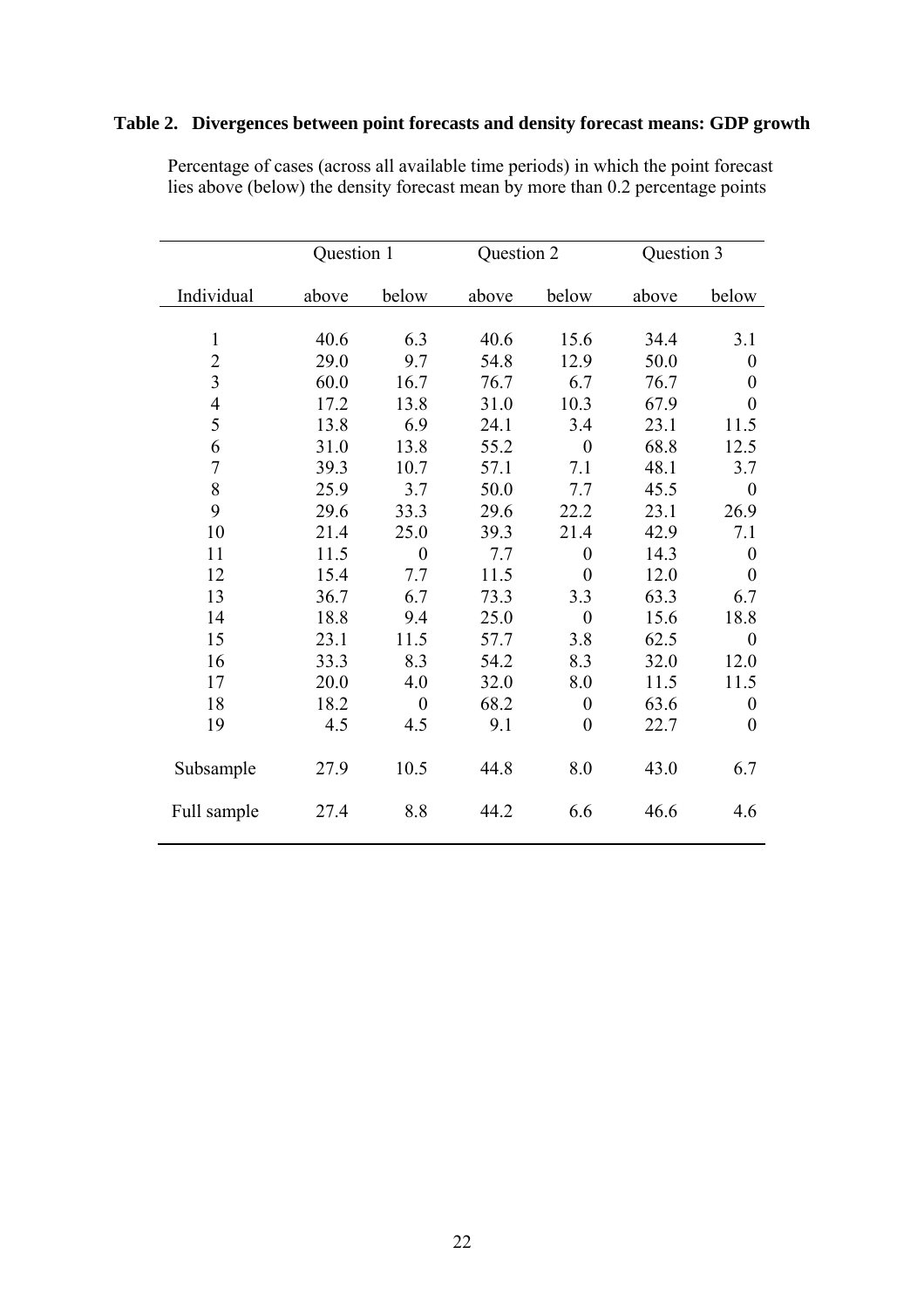| Individual     | <b>RMSE</b> | $\hat{\sigma}_{\varepsilon_{i}}^{2}$ | $\hat{\phi}_i$ | <b>SE</b> | <i>t</i> -ratio |      |
|----------------|-------------|--------------------------------------|----------------|-----------|-----------------|------|
|                |             |                                      |                |           |                 |      |
| $\mathbf{1}$   | 0.570       | 0.244                                | $-0.047$       | 0.120     | $-0.390$        |      |
| $\overline{2}$ | 0.400       | 0.065                                | $-0.013$       | 0.112     | $-0.118$        |      |
| 3              | 0.359       | 0.044                                | $-0.001$       | 0.110     | $-0.013$        |      |
| $\overline{4}$ | 0.386       | 0.107                                | 0.026          | 0.113     | 0.226           |      |
| 5              | 0.416       | 0.069                                | $-0.101$       | 0.111     | $-0.908$        |      |
| 6              | 0.314       | 0.048                                | $-0.074$       | 0.111     | $-0.665$        |      |
| 7              | 0.424       | 0.071                                | $-0.221$       | 0.111     | $-1.991$        | $**$ |
| 8              | 0.302       | 0.020                                | $-0.086$       | 0.123     | $-0.698$        |      |
| 9              | 0.350       | 0.074                                | 0.024          | 0.121     | 0.198           |      |
| 10             | 0.529       | 0.243                                | 0.043          | 0.120     | 0.360           |      |
| 11             | 0.409       | 0.086                                | 0.034          | 0.111     | 0.310           |      |
| 12             | 0.535       | 0.081                                | $-0.269$       | 0.111     | $-2.428$        | $**$ |
| 13             | 0.343       | 0.029                                | 0.056          | 0.113     | 0.495           |      |
| 14             | 0.407       | 0.061                                | 0.053          | 0.116     | 0.459           |      |
| 15             | 0.328       | 0.029                                | $-0.021$       | 0.106     | $-0.195$        |      |
| 16             | 0.302       | 0.029                                | $-0.030$       | 0.116     | $-0.256$        |      |
| 17             | 0.358       | 0.063                                | $-0.017$       | 0.106     | $-0.165$        |      |
| 18             | 0.461       | 0.082                                | $-0.026$       | 0.123     | $-0.216$        |      |
| 19             | 0.331       | 0.040                                | $-0.002$       | 0.112     | $-0.022$        |      |
|                |             |                                      |                |           |                 |      |

**Table 3. Analysis of inflation point forecast errors** 

Note to Tables 3-6: \*\*\* indicates significance at the 1% level, \*\* indicates significance at the 5% level, and \* indicates significance at the 10% level.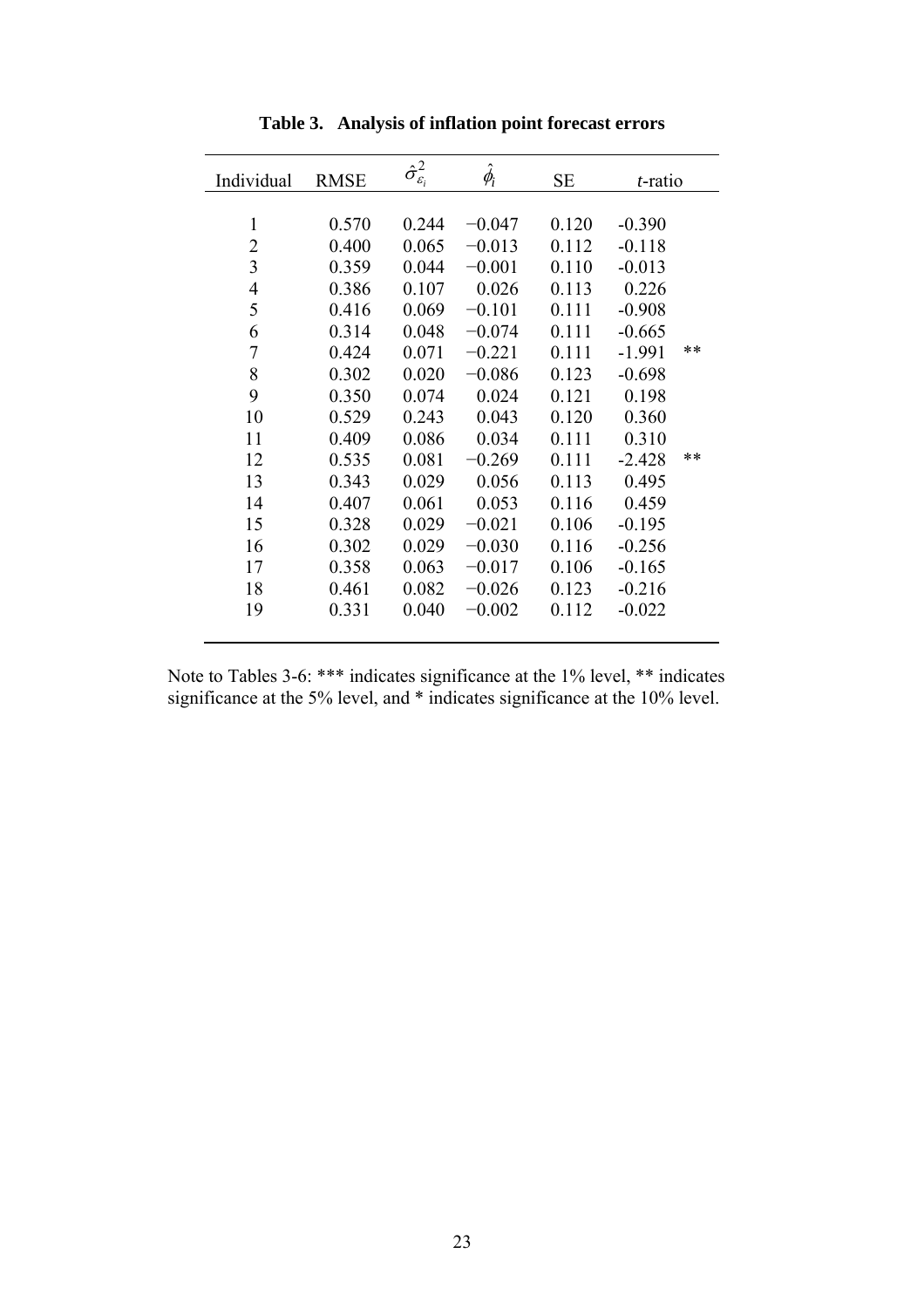| Individual     | <b>RMSE</b>                                    | $\hat{\sigma}_{\varepsilon_{i}}^{2}$ | $\hat{\phi_{i}}$ | <b>SE</b> | <i>t</i> -ratio |
|----------------|------------------------------------------------|--------------------------------------|------------------|-----------|-----------------|
|                | Errors calculated from real-time GDP data      |                                      |                  |           |                 |
|                |                                                |                                      |                  |           |                 |
| $\mathbf{1}$   | 0.678                                          | 0.260                                | $-0.112$         | 0.229     | $-0.490$        |
| $\overline{c}$ | 0.587                                          | 0.064                                | $-0.083$         | 0.222     | $-0.376$        |
| 3              | 0.715                                          | 0.101                                | $-0.196$         | 0.223     | $-0.877$        |
| $\overline{4}$ | 0.721                                          | 0.164                                | 0.062            | 0.223     | 0.276           |
| 5              | 0.948                                          | 0.309                                | $-0.154$         | 0.217     | $-0.707$        |
| 6              | 0.562                                          | 0.201                                | $-0.188$         | 0.223     | $-0.844$        |
| $\overline{7}$ | 0.872                                          | 0.159                                | $-0.097$         | 0.224     | $-0.434$        |
| 8              | 0.730                                          | 0.099                                | $-0.225$         | 0.224     | $-1.003$        |
| 9              | 0.796                                          | 0.391                                | $-0.129$         | 0.233     | $-0.555$        |
| 10             | 0.841                                          | 0.343                                | 0.168            | 0.233     | 0.720           |
| 11             | 0.668                                          | 0.114                                | $-0.289$         | 0.221     | $-1.309$        |
| 12             | 0.873                                          | 0.191                                | $-0.275$         | 0.221     | $-1.246$        |
| 13             | 0.671                                          | 0.100                                | $-0.239$         | 0.234     | $-1.020$        |
| 14             | 0.747                                          | 0.132                                | $-0.153$         | 0.228     | $-0.673$        |
| 15             | 0.708                                          | 0.111                                | $-0.036$         | 0.213     | $-0.170$        |
| 16             | 0.723                                          | 0.090                                | $-0.054$         | 0.242     | $-0.224$        |
| 17             | 0.749                                          | 0.151                                | $-0.072$         | 0.216     | $-0.334$        |
| 18             | 0.708                                          | 0.147                                | $-0.082$         | 0.238     | $-0.342$        |
| 19             | 0.848                                          | 0.185                                | $-0.010$         | 0.222     | $-0.044$        |
|                | <b>Errors calculated from revised GDP data</b> |                                      |                  |           |                 |
| $\mathbf{1}$   | 0.964                                          | 0.287                                | 0.326            | 0.335     | 0.971           |
| $\overline{c}$ | 0.925                                          | 0.070                                | 0.353            | 0.329     | 1.072           |
| 3              | 0.959                                          | 0.108                                | 0.235            | 0.332     | 0.710           |
| $\overline{4}$ | 1.019                                          | 0.150                                | 0.506            | 0.328     | 1.542           |
| 5              | 1.192                                          | 0.252                                | 0.302            | 0.314     | 0.960           |
| 6              | 0.913                                          | 0.117                                | 0.254            | 0.329     | 0.773           |
| $\overline{7}$ | 1.133                                          | 0.170                                | 0.368            | 0.330     | 1.114           |
| 8              | 0.993                                          | 0.117                                | 0.213            | 0.332     | 0.639           |
| 9              | 0.899                                          | 0.354                                | 0.287            | 0.337     | 0.852           |
| 10             | 1.150                                          | 0.367                                | 0.561            | 0.339     | 1.653<br>*      |
| 11             | 0.898                                          | 0.124                                | 0.133            | 0.324     | 0.412           |
| 12             | 1.055                                          | 0.179                                | 0.202            | 0.322     | 0.629           |
| 13             | 0.837                                          | 0.145                                | 0.106            | 0.348     | 0.304           |
| 14             | 1.074                                          | 0.145                                | 0.302            | 0.338     | 0.892           |
| 15             | 1.043                                          | 0.118                                | 0.433            | 0.309     | 1.402           |
| 16             | 1.056                                          | 0.104                                | 0.416            | 0.360     | 1.158           |
| 17             | 1.071                                          | 0.171                                | 0.333            | 0.313     | 1.067           |
| 18             | 1.081                                          | 0.155                                | 0.437            | 0.349     | 1.253           |
| 19             | 1.151                                          | 0.187                                | 0.444            | 0.324     | 1.371           |
|                |                                                |                                      |                  |           |                 |

**Table 4. Analysis of GDP growth point forecast errors**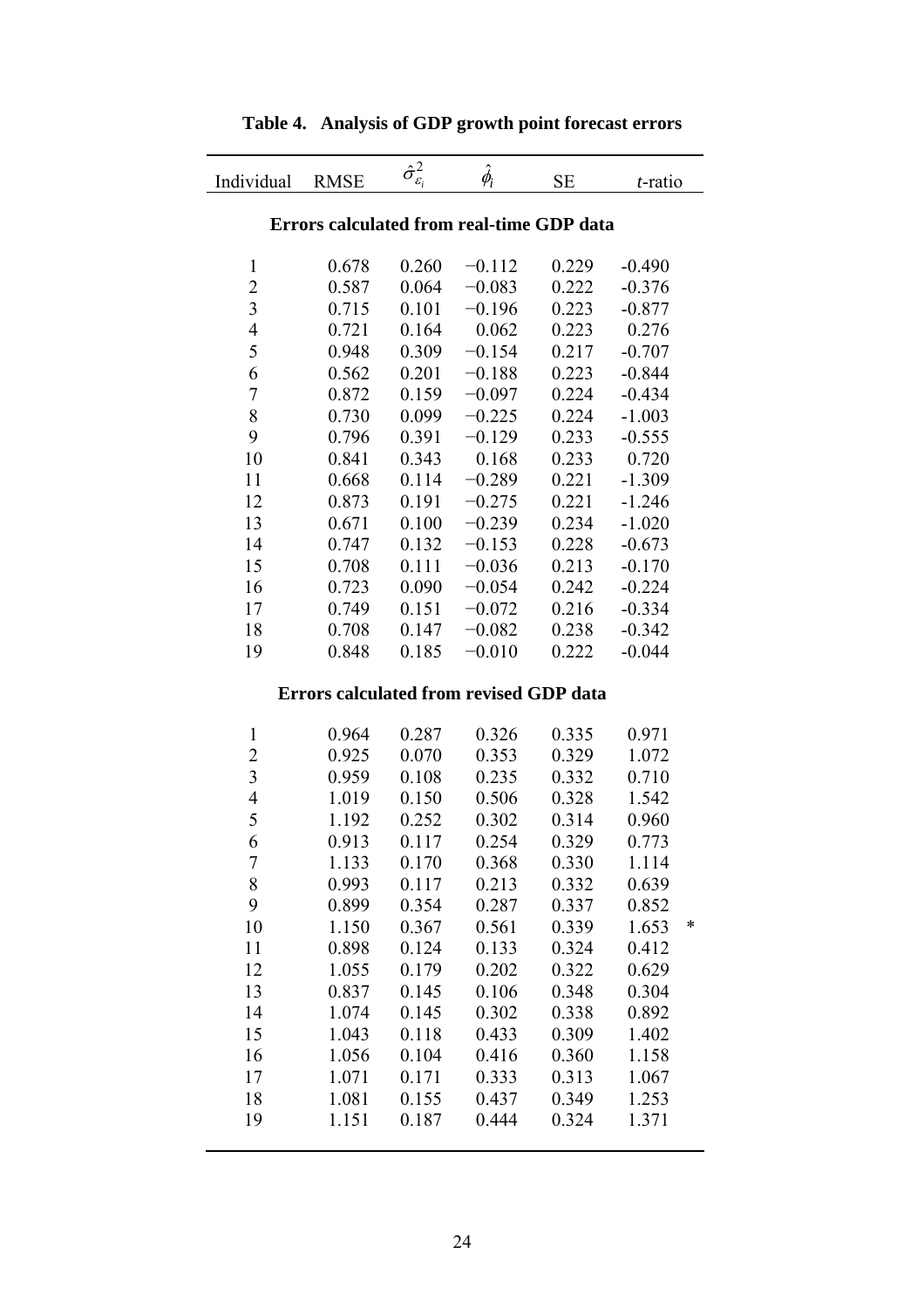|             | No. errors | <b>RMSE</b>                 | Mean             | <b>SE</b> | <i>t</i> -ratio |
|-------------|------------|-----------------------------|------------------|-----------|-----------------|
|             |            |                             |                  |           |                 |
|             |            |                             | <b>Inflation</b> |           |                 |
| SEF average | 98         | 0 2 8 6                     | $-0.057$         | 0.110     | $-0.518$        |
| <b>MPC</b>  | 98         | 0.368                       | 0.005            | 0.109     | 0.046           |
|             |            |                             |                  |           |                 |
|             |            | GDP growth (real-time data) |                  |           |                 |
| SEF average | 84         | 0.611                       | $-0.079$         | 0 2 2 2   | $-0.354$        |
| <b>MPC</b>  | 84         | 0.634                       | $-0.139$         | 0.225     | $-0.617$        |
|             |            |                             |                  |           |                 |
|             |            | GDP growth (revised data)   |                  |           |                 |
|             |            |                             |                  |           |                 |
| SEF average | 84         | 0.947                       | 0.359            | 0.333     | 1.077           |
| <b>MPC</b>  | 84         | 0.911                       | 0.299            | 0.334     | 0.895           |
|             |            |                             |                  |           |                 |

# **Table 5. Comparison of SEF average and MPC forecasts**

# **Table 6. Asymmetry parameter estimates: inflation**

| Individual     | Quadratic     | Linear        |
|----------------|---------------|---------------|
|                |               |               |
| $\mathbf{1}$   | 0.56          | 0.50          |
| $\overline{2}$ | 0.52          | 0.49          |
| $\overline{3}$ | 0.50          | 0.50          |
| $\overline{4}$ | 0.46          | 0.43          |
| 5              | **<br>0.65    | 0.53          |
| 6              | $***$<br>0.64 | 0.54          |
| $\overline{7}$ | ***<br>0.82   | ***<br>0.69   |
| 8              | ***<br>0.67   | 0.49          |
| 9              | 0.46          | $***$<br>0.39 |
| 10             | 0.45          | ***<br>0.35   |
| 11             | 0.45          | $**$<br>0.36  |
| 12             | ***<br>0.82   | 0.58          |
| 13             | 0.40          | ***<br>0.35   |
| 14             | 0.42          | $**$<br>0.39  |
| 15             | 0.54          | 0.49          |
| 16             | 0.56          | 0.47          |
| 17             | 0.53          | 0.43          |
| 18             | 0.54          | 0.46          |
| 19             | 0.51          | ***<br>0.34   |
|                |               |               |